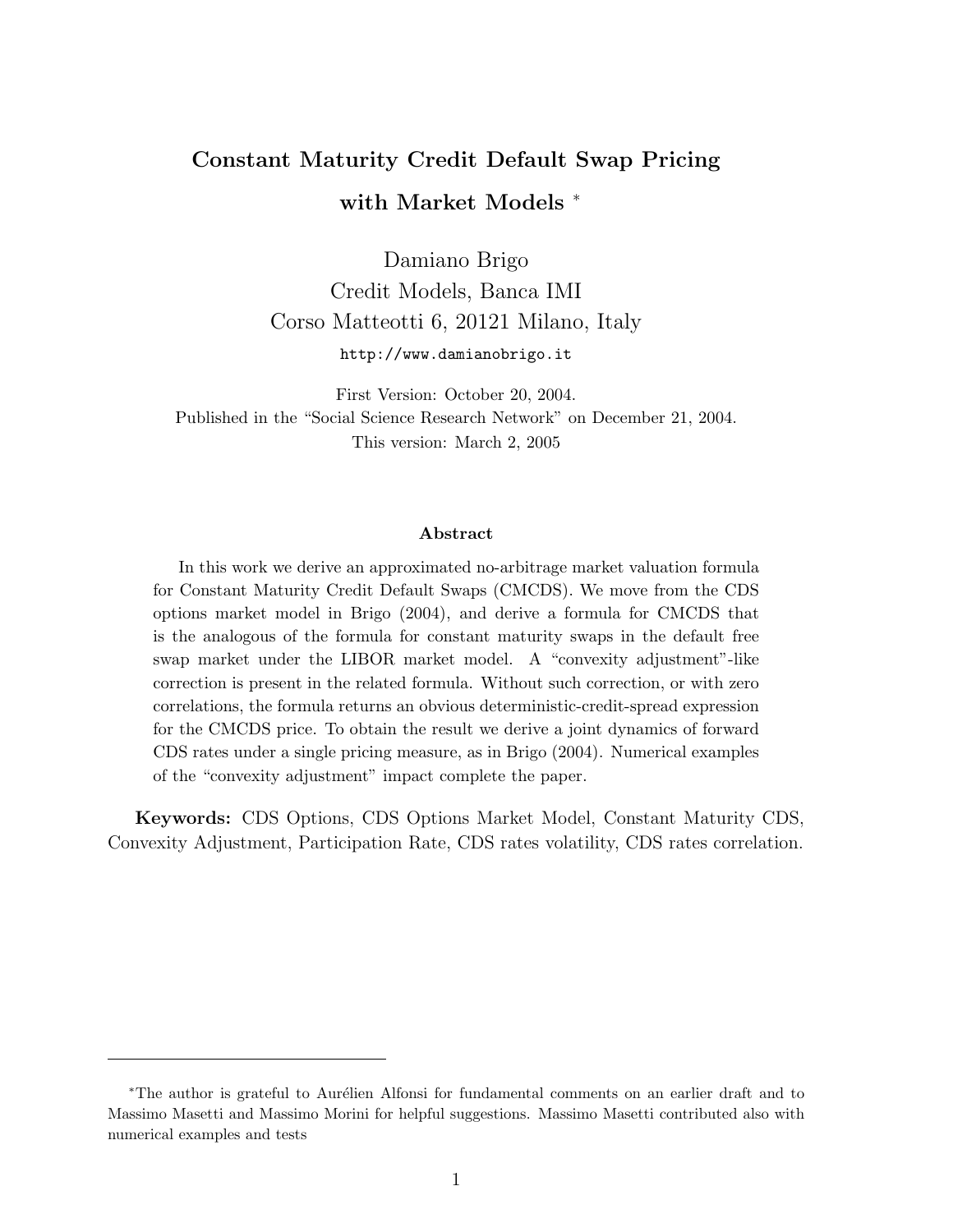# Contents

|                | Further work                                                                          | 21               |
|----------------|---------------------------------------------------------------------------------------|------------------|
|                | 6.2                                                                                   | 18               |
|                | 6.1                                                                                   | 18               |
| 6              | A few numerical examples                                                              | 18               |
|                | 5 An approximated model with a single family of rates and proof of the<br>main result | 15               |
|                | 4 One- and Two- Period CDS Rates joint Dynamics under a single pricing<br>measure     | 12               |
| 3 <sup>1</sup> | <b>CDS</b> Option Market Model Dynamics                                               | 8                |
|                | 2 Credit Default Swaps (CDS) and Constant Maturity CDS                                | $\boldsymbol{4}$ |
| $\mathbf{1}$   | Introduction                                                                          | 3                |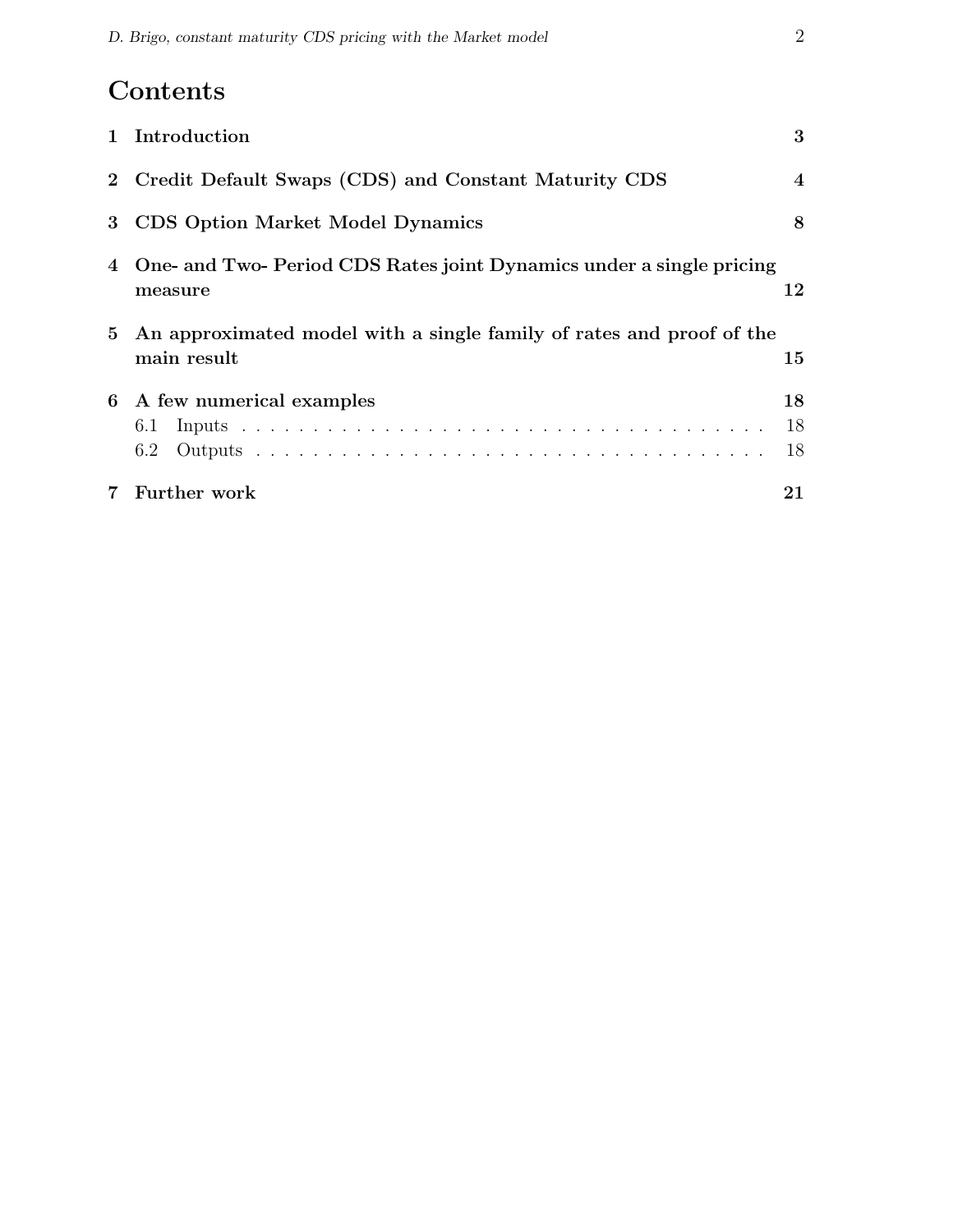## 1 Introduction

Constant Maturity Credit Default Swaps (CMCDS) are receiving increasing attention in the financial community. In this work, we aim at deriving an approximated no-arbitrage market valuation formula for CMCDS. We move from the CDS options market model in Brigo (2004), and derive a formula for CMCDS that is the analogous of the formula for constant maturity swaps in the default free swap market under the LIBOR market model.

In Brigo (2004) the focus is somehow different, since in that paper we derive CDS option prices for CDS payoffs given in the market and for some postponed approximated CDS payoffs. We do so by means of a rigorous change of numeraire technique following Jamshidian (2002) and based on a result of Jeanblanc and Rutkowski (2000). We also establish a link with callable defaultable floaters.

This paper starts by recalling again one alternative expression for CDS payoffs, stemming from different conventions on the premium flows and on the protection leg. We briefly introduce CDS forward rates, postponing the detailed definitions. We define CMCDS and give immediately the main result of the paper, the approximated pricing formula, in terms of CDS forward rates and of their volatilities and correlations. We point out some analogies with constant maturity swaps, showing that a "convexity" adjustment"-like correction is present. Without such correction, or with zero correlations, the formula returns an obvious deterministic-credit-spread expression for the CMCDS price.

Once the main result has been described, we move to introduce the formal apparatus that allows to prove it. We introduce rigorously CDS forward rates. This leads to an investigation on the possibility to express such rates in terms of some basic one-period rates and to a discussion on a possible analogy with the LIBOR and swap default-free models. We discuss the change of numeraire approach to deriving a joint dynamics of forward CDS rates under a single pricing measure, derivation that is only hinted at in Brigo (2004) for deriving the Black-like formula for CDS options. Through a driftfreezing approximation we then prove the formula for CMCDS pricing and give some numerical examples highlighting the role of the participation rate and of the convexity adjustment.

**Remark 1.1. (How to use this paper)** The CDS Options market model is the same as in Brigo (2004) and is based on a complex change of numeraire involving two families of forward CDS rates. This apparatus is reported in Section 4 but there is no need to go through it if one does not plan to test the formula against Monte Carlo simulation. As far as the formula derivation is concerned, the reader may skip Section 4 and go directly to the much simpler approximated model in Section 5.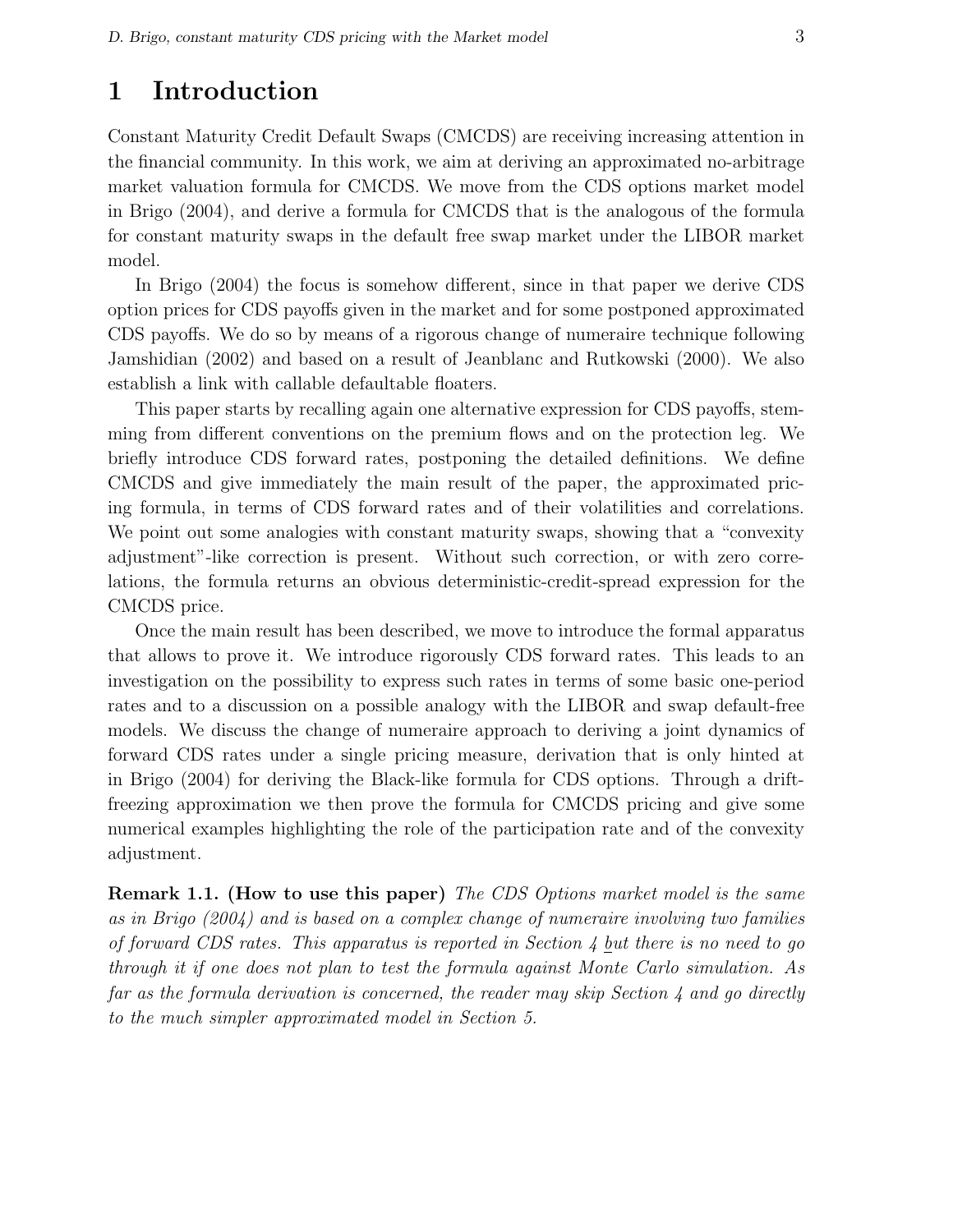## 2 Credit Default Swaps (CDS) and Constant Maturity CDS

We recall briefly some basic definitions for CDS's.

**Definition 2.1.** (Credit Default Swap). A CDS is a contract where the "protection buyer" "A" pays rates R ("R" stands for Rates) at times  $T_{a+1}, \ldots, T_b$  (the "premium leg") in exchange for a single protection payment  $L_{GD}$  (loss given default, the protection leg). "A" receives the protection leg by the "protection seller" "B" at the default time  $\tau$ of a reference entity "C", provided that  $T_a < \tau \leq T_b$ . The rates R paid by "A" stop in case of default. We thus have

|              | Protection Seller $\rightarrow$ protection L <sub>GD</sub> at default $\tau_C$ of "C" if in $[T_a, T_b] \rightarrow$ Protection Buyer |              |                             |
|--------------|---------------------------------------------------------------------------------------------------------------------------------------|--------------|-----------------------------|
| $\alpha R$ " | rate R at $T_{a+1}, \ldots, T_b$ or until default $\tau_C$                                                                            | $\leftarrow$ | $\mathscr{A}$ $\mathscr{A}$ |

This is called a "running CDS" (RCDS) discounted payoff.

We explicitly point out that we are assuming the offered protection amount  $\mathcal{L}_{\text{GD}}$  to be deterministic. Typically  $\text{L}_{\text{GD}} = 1 - \text{R}_{\text{EC}}$ , where the recovery rate  $\text{R}_{\text{EC}}$  is assumed to be deterministic and the notional is set to one.

Sometimes a slightly different payoff is considered for RCDS contracts. Instead of considering the exact default time  $\tau$ , the protection payment L<sub>GD</sub> is postponed to the first time  $T_i$  following default. If the grid is three or six months spaced, this postponement consists in a few months at worst.

We term "Postponed payments Running CDS" (PRCDS) the CDS payoff under the postponed formulation. The advantage of the postponed protection payment is that no accrued-interest term is necessary, and also that all payments occur at the canonical grid of the  $T_i$ 's. The postponed payout is better for deriving market models of CDS rates dynamics, as we shall see shortly. It is also fundamental in establishing the "defaultable floater analogy" as we have seen in Brigo (2004).

We denote by  $CDS_{a,b}(t, R, \text{L}_{GD})$  the price at time t of the above standard running CDS flows to the protection seller "B". We add the prefix "PR" to denote the analogous price for the postponed payoff. The pricing formulas for these payoffs depend on the assumptions on interest-rate dynamics and on the default time  $\tau$ . In general the CDS forward rate  $R_{a,b}(0)$  for protection in  $T_a, T_b$  at initial time 0 is obtained (in the postponed case) by solving the equation  $\text{PRCDS}_{a,b}(0, R_{a,b}(0), \text{LGD}) = 0$ . We will give details on this later: now we only say that the market provides quotes for  $R_{0,b}(0)$ 's for increasing maturities  $T_b$  (notice that  $T_0 = 0$ , so that only "spot" CDS rates are quoted in the market). The  $R_{a,b}(0)$  rate makes the CDS contract fair at the valuation time. A special role in our work will be covered by one-period rates  $R_i(0) = R_{i-1,i}(0)$  (protection in  $[T_{i-1}, T_i]$ ). These rates may seem artificial but they can be easily computed from quoted spot rates. An important role is also assigned to the corporate zero-coupon bond price  $P(0,T)$ , which is the price at time 0 of one unit of currency made available by name "C"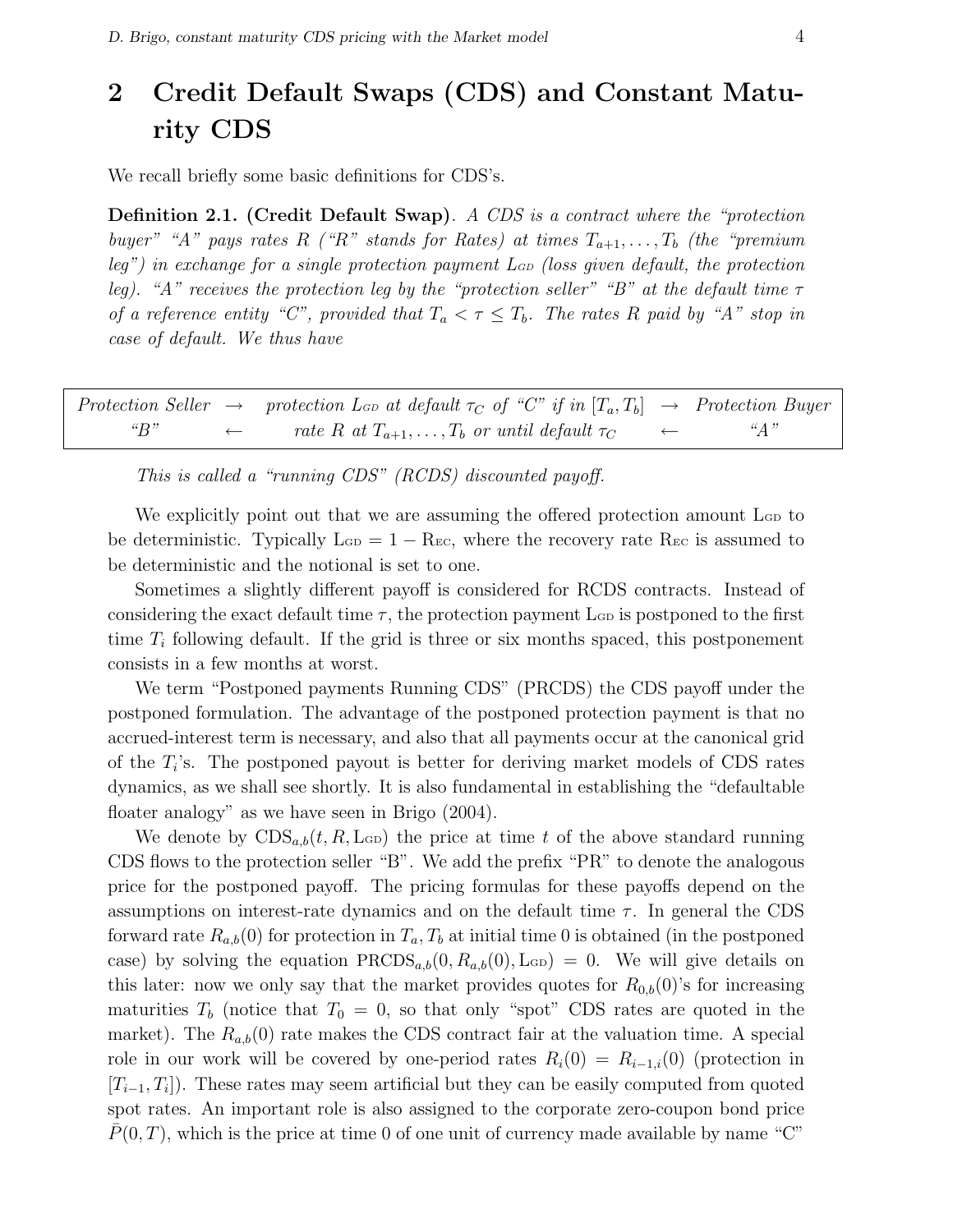at maturity T if no default occurs, and with no recovery in case of early default. The corresponding default-free zero coupon bond is denoted by  $P(0, T)$ .

We are now ready to introduce CMCDS's.

In a CMCDS with first reset in  $T_a$  and with final maturity  $T_b$ , protection L<sub>GD</sub> on a reference credit "C" against default in  $[T_a, T_b]$  is given from a protection seller "B" to a protection buyer "A". However, in exchange for this protection, a "constant maturity" CDS rate is paid.

We know by definition that the fair rate to be paid at  $T_i$  for protection against default in  $[T_{i-1}, T_i]$  would be  $R_i$ . This leads us to the following

**Remark 2.2.** (A "floating-rate" CDS). A contract that protects in  $T_a, T_b$  can be in principle decomposed into a stream of contracts, each single contract protecting in  $[T_{j-1}, T_j]$ , for  $j = a+1, \ldots, b$ , say with protection payment L<sub>GD</sub> postponed to  $T_j$  if default occurs in  $[T_{j-1}, T_j]$ . In each single period, the rate  $R_j(T_{j-1})$  paid at  $T_j$  makes the exchange fair, so that in total a contract offering protection  $L_{GD}$  on a reference credit " $C$ " in  $[T_a, T_b]$  in exchange for payment of rates  $R_{a+1}(T_a), \ldots, R_i(T_{j-1}), \ldots, R_b(T_{b-1})$  at times  $T_{a+1}, \ldots, T_j, \ldots, T_b$  is fair, i.e. has zero initial present value. This product can be seen as a sort of floating rate CDS.

However, in CMCDS's the rate that is paid at each period for protection is not the related one-period CDS rate, as would be natural from the above remark, but a longer period CDS rate. Consider indeed the following

**Definition 2.3. (Constant Maturity CDS).** Consider a contract protecting in  $[T_a, T_b]$ against default of a reference credit "C". If default occurs in  $[T_a, T_b]$ , a protection payment L<sub>GD</sub> is made from the protection seller "B" to the protection buyer "A" at the first  $T_j$ following the default time. This is called "protection leg". In exchange for this protection "A" pays to "B" at each  $T_i$  before default a "c + 1-long" (constant maturity) CDS rate  $R_{j-1,j+c}(T_{j-1})$  (times a year fraction  $\alpha_j = T_j - T_{j-1}$ ), with "c" an integer larger than zero. Notice that for  $c = 0$  we would obtain the fair "floating rate" CDS above, whose initial value would be zero.

Given that  $c > 0$  in our definition, the value of the contract will be nonzero in general, so that we have to find this value at the initial time 0 if we are to price this kind of transaction. We face this task by resorting to the market model derived below.

The value of the CMCDS to "B" is the value of the premium leg minus the value of the protection leg. The protection leg valuation is trivial, since this is the same leg as in a standard forward start  $[T_a, T_b]$  CDS. As such, it is for example equal to

$$
R_{a,b}(0) \sum_{j=a+1}^{b} \alpha_j \bar{P}(0,T_j) = \sum_{j=a+1}^{b} \alpha_j R_j(0) \bar{P}(0,T_j).
$$

This value has to be subtracted to the premium leg. The non-trivial part is indeed computing the premium leg value at initial time 0. Notice that the final formula can be implemented easily on a spreadsheet, requiring no numerical apparatus.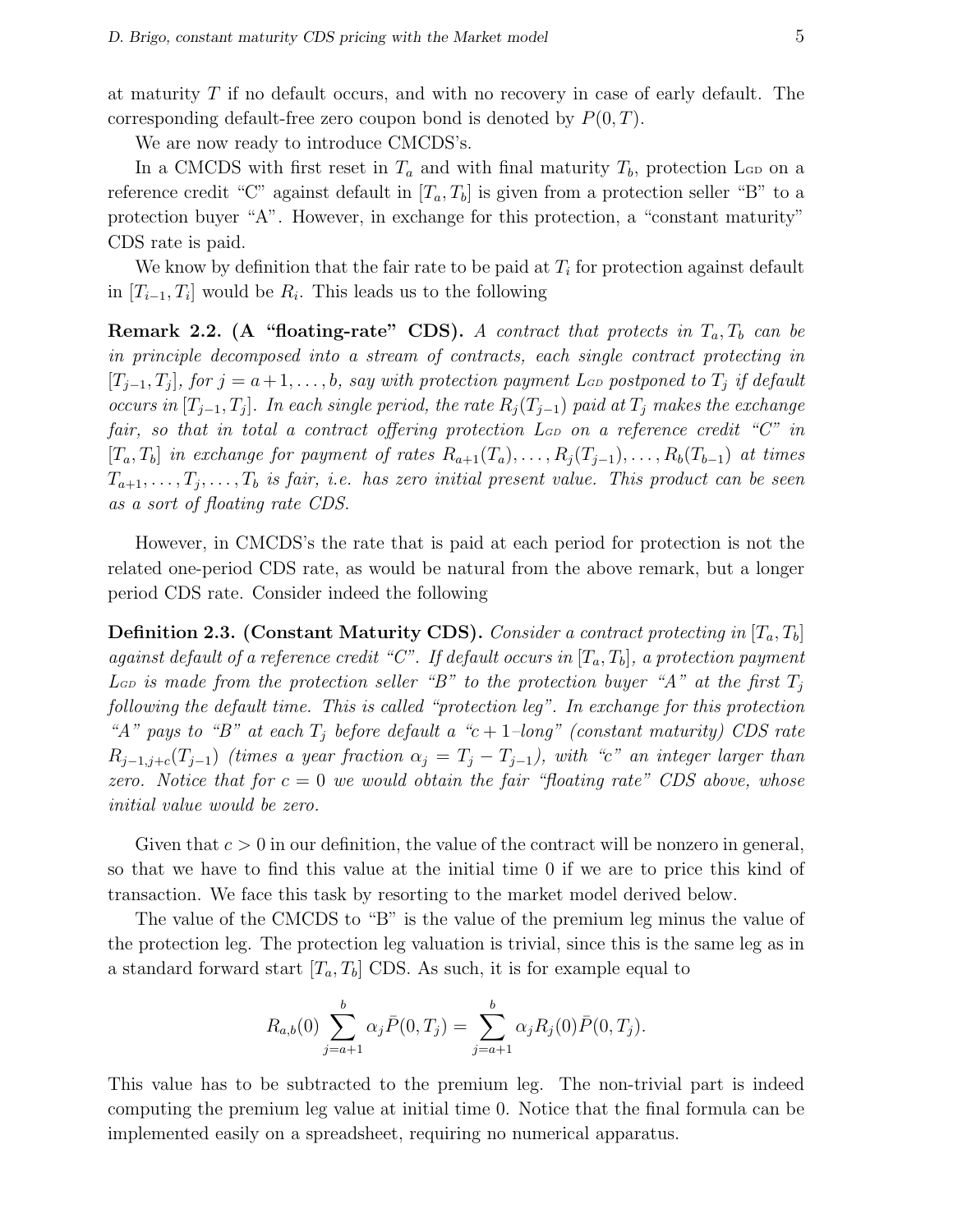Proposition 2.4. (Main Result: An approximated formula for CMCDS) Consider the Constant Maturity CDS defined in Definition 2.3. The present value at initial time 0 of the CMCDS to the protection seller "B" is

$$
CDS_{\text{CM}_{a,b,c}}(0, L_{\text{GD}}) = \sum_{j=a+1}^{b} \alpha_j \bar{P}(0, T_j) \left\{ \sum_{i=j}^{j+c} \frac{\alpha_i \bar{P}(0, T_i)}{\sum_{h=j}^{j+c} \alpha_h \bar{P}(0, T_h)} \right\}
$$
  

$$
\widetilde{R}_i(0) \exp \left[ T_{j-1} \sigma_i \cdot \left( \sum_{k=j+1}^i \rho_{j,k} \frac{\sigma_k \widetilde{R}_k(0)}{\widetilde{R}_k(0) + L_{\text{GD}}/\alpha_k} \right) \right] - R_j(0) \right\}
$$
 (1)

where  $R_k(0)$  are the one-period CDS forward rates for protection in  $[T_{k-1}, T_k]$ . These CDS forward rates can be computed from quoted spot CDS rates  $R_{0,k}(0)$  and corporate zero coupon bonds  $P(0, T_k)$  via

$$
R_k(0) = \frac{R_{0,k}(0) \sum_{h=1}^k \alpha_h \bar{P}(0,T_h) - R_{0,k-1}(0) \sum_{h=1}^{k-1} \alpha_h \bar{P}(0,T_h)}{\alpha_k \bar{P}(0,T_k)}
$$

while  $\widetilde{R}_k(0)$  are approximations of the  $R_k(0)$  (equal in case of independence of interest rates and credit spreads) in terms of corporate  $\overline{P}$  and default free P zero coupon bonds given by

$$
R_k(0) \approx \widetilde{R}_k(0) = L_{GD} \frac{\bar{P}(0, T_{k-1}) P(0, T_k) / P(0, T_{k-1}) - \bar{P}(0, T_k)}{\alpha_k \bar{P}(0, T_k)}
$$

and where:  $\sigma_k$  is the volatility of  $R_k(t)$ , assumed constant (we deal with the time-varying volatility in the proof below);

 $\rho_{i,j}$  is the instantaneous correlation between  $R_i$  and  $R_j$ ;

One-period forward CDS rates volatilities  $\sigma_k$  can in principle be stripped from longer period CDS volatilities, similarly to how forward LIBOR rates volatilities can be stripped from swaptions volatilities in the LIBOR model. This stripping is made possible from an approximated volatility formula based on drift freezing (formula (6.58) for the LIBOR case in Brigo and Mercurio (2001)). Cascade methods are also available for this (as in Brigo and Morini (2004)), although for the time being the only available CDS options all have short maturities and the lack of a liquid market discourages this kind of approach. For the time being the above formula can be employed with stylized values of volatilities to have an idea of the impact of the "convexity adjustments". Finally, one may consider using historical volatilities and correlations in the formula as first guesses.

As a further remark we notice that, if not for the exponential term (which vanishes for example when  $\rho$ 's are set to zero) this expression would be, not surprisingly,

$$
CDS_{\text{CM}_{a,b,c}}(0, L_{\text{GD}}; \rho = 0) = \sum_{j=a+1}^{b} \alpha_j \bar{P}(0, T_j)(R_{j-1,j+c}(0) - R_{j-1,j}(0)) \tag{2}
$$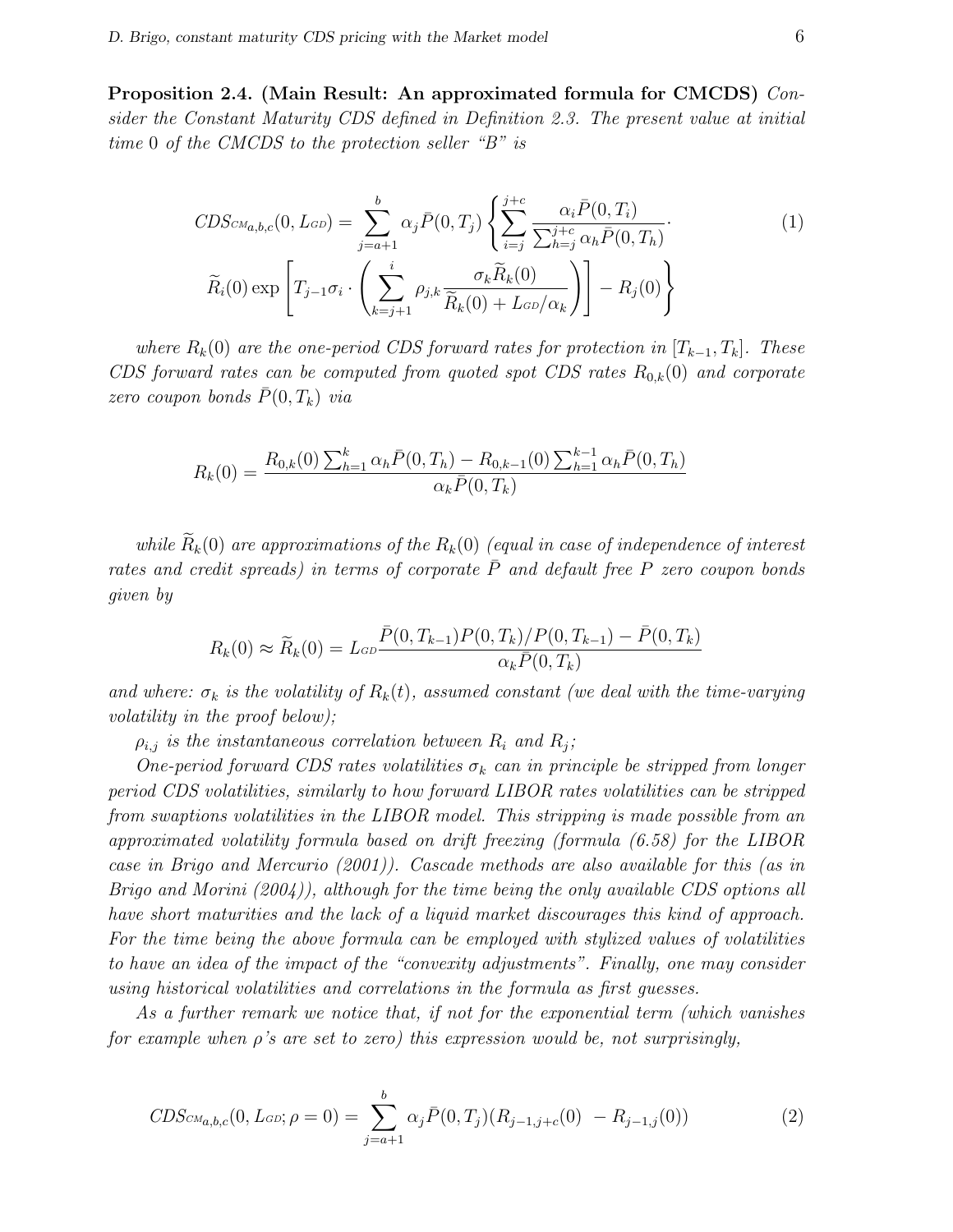| Notation                                                                                                       | Description                                                                                       |  |  |  |  |
|----------------------------------------------------------------------------------------------------------------|---------------------------------------------------------------------------------------------------|--|--|--|--|
| $\tau = \tau^C$                                                                                                | Default time of the reference entity "C"                                                          |  |  |  |  |
| $T_a, (T_{a+1}, \ldots, T_{b-1}), T_b$                                                                         | initial and final dates in the protection schedule of the CDS and CMCDS                           |  |  |  |  |
| $T_{\beta(\tau)}, T_{\beta(t)}$                                                                                | First of the $T_i$ 's following $\tau$ and t, respectively                                        |  |  |  |  |
| $\alpha_i$                                                                                                     | year fraction between $T_{i-1}$ and $T_i$                                                         |  |  |  |  |
| L(S,T)                                                                                                         | LIBOR rate at time $S$ for maturity $T$                                                           |  |  |  |  |
| $R_{a,b}$                                                                                                      | Rate in the premium leg of a CDS, paid by "A", the protection buyer                               |  |  |  |  |
| $R_i$                                                                                                          | CDS Rate to be paid by "A", the protection buyer at $T_i$ for protection in $[T_{i-1}, T_i]$      |  |  |  |  |
| $R_{i-2,i}$                                                                                                    | CDS Rate to be paid by "A" at $T_{i-1}$ and $T_i$ for protection in $[T_{i-2}, T_i]$              |  |  |  |  |
| $R_{EC}$                                                                                                       | Recovery fraction on a unit notional                                                              |  |  |  |  |
| $LGD = 1 - Rec$                                                                                                | Protection payment against a Loss (given default of "C" in $[T_a, T_b]$ )                         |  |  |  |  |
| $\Pi_{\text{PRODS}_{a,b}}(t)$                                                                                  | Discounted payoff of a postponed running CDS to "B", the protection seller                        |  |  |  |  |
| $\text{PRCDS}_{a,b}(t, R, \text{LGD})$                                                                         | Price of a running postponed CDS to "B", protecting against default of "C" in $[T_a, T_b]$ "      |  |  |  |  |
| $CDScm_{a,b,c}(t,LGD)$                                                                                         | Price at time $t$ of a CMCDS to "B", protecting against default                                   |  |  |  |  |
|                                                                                                                | of "C" in $[T_a, T_b]$ in exchange for a periodic constant maturity "c + 1"-long CDS rate         |  |  |  |  |
| $1_{\{\tau>T\}}$                                                                                               | Survival indicator, is one if default occurs after $T$ and zero otherwise                         |  |  |  |  |
| $1_{\{\tau\leq T\}}$                                                                                           | Default indicator, is one if default occurs before or at $T$ , and zero otherwise                 |  |  |  |  |
| B(t)                                                                                                           | Bank account numeraire of the risk neutral measure at time t                                      |  |  |  |  |
| $D(t,T) = B(t)/B(T)$                                                                                           | Stochastic discount factor at time $t$ for maturity $T$                                           |  |  |  |  |
| P(t,T)                                                                                                         | Zero coupon bond at time $t$ for maturity $T$                                                     |  |  |  |  |
|                                                                                                                | Defaultable Zero coupon bond at time $t$ for maturity $T$                                         |  |  |  |  |
| $\begin{array}{c} 1_{\{\tau>t\}}\bar{P}(t,T) \\ \widehat{C}_{a,b}(t),\ \widehat{\mathbb{Q}}^{a,b} \end{array}$ | Defaultable "Present value per basis point" numeraire and associated measure                      |  |  |  |  |
| $\mathcal{F}_t$                                                                                                | Default free market information up to time $t$                                                    |  |  |  |  |
| $\mathcal{G}_t$                                                                                                | Default free market information plus explicit monitoring of default up to time $t$                |  |  |  |  |
| $DC(\cdot)$                                                                                                    | $DC(X_t)$ is the row vector <b>v</b> in $dX_t = (]dt + \mathbf{v} dW_t$ for diffusion processes X |  |  |  |  |
|                                                                                                                | with W vector Brownian motion common to all relevant diffusion processes                          |  |  |  |  |

Table 1: Main notation in the paper.

The exponential term can be considered indeed to be a sort of "convexity adjustment" similar in spirit to the convexity adjustment needed to value constant maturity swaps with the LIBOR model in the default-free market.

Finally, this formula should be tested against prices obtained via Monte Carlo simulation of the dynamics (11) before being employed massively. One should make sure that for the order of magnitude of volatilities, correlations and initial CDS rates present in the market at a given time the freezing approximation works well. We plan to analyze this approximation against Monte Carlo simulation in further work. This future work is the reason why we derive the exact rates dynamics below.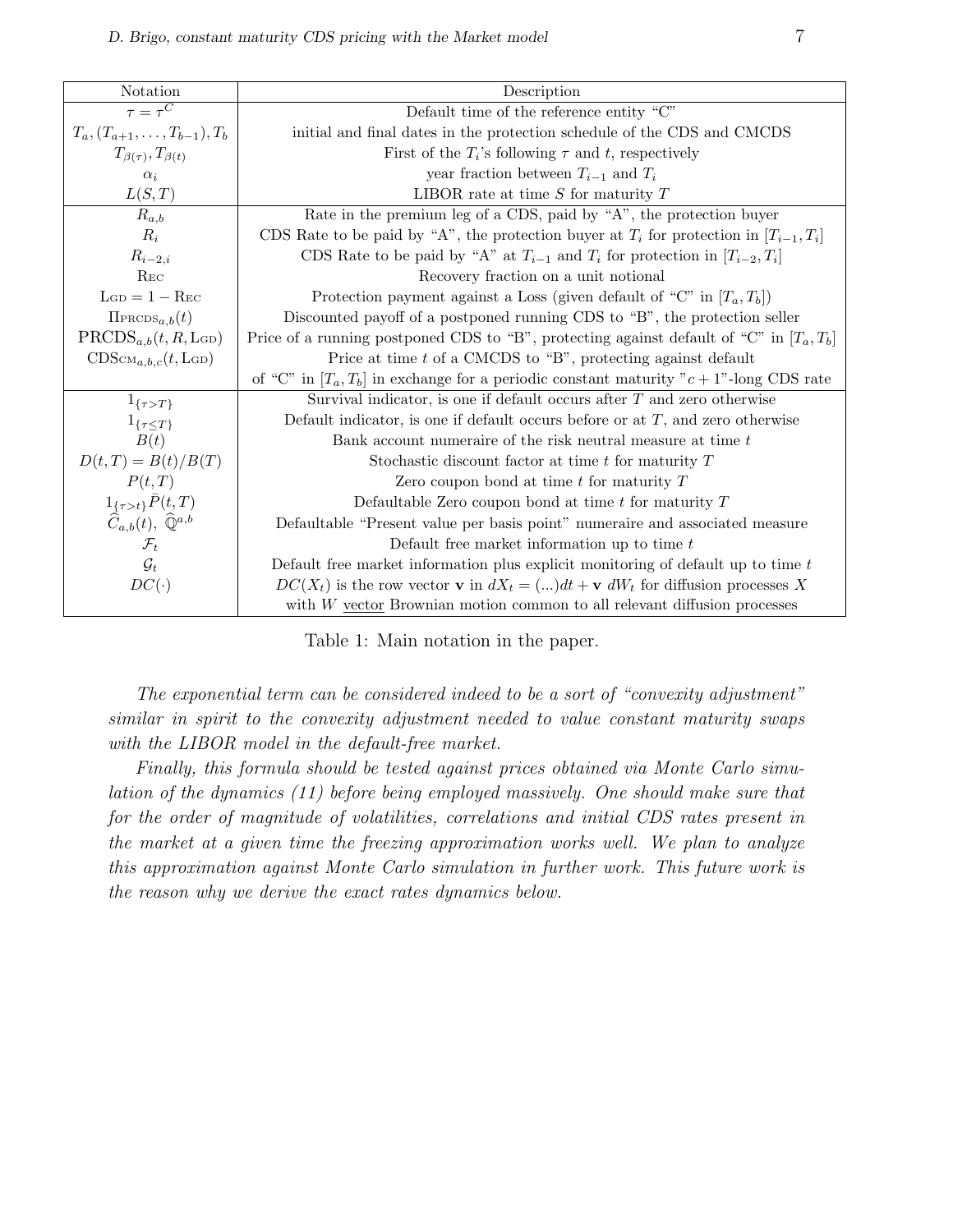### 3 CDS Option Market Model Dynamics

In the remaining part of the paper we build the apparatus allowing us to prove the main result rigorously. We specify the probabilistic framework in the following remark.

#### Remark 3.1. (Probabilistic Framework:  $\tau$  as first jump of a Cox process)

Here we place ourselves in a probability space  $(\Omega, \mathcal{G}, \mathbb{Q})$  where the default time random variable  $\tau$  will be defined. The probability measure  $\mathbb Q$  is the risk neutral probability. This space is endowed with a filtration  $(\mathcal{F}_t)_t$ , typically representing the basic filtration without default, *i.e.* the "information flow" of interest rates, intensities and possibly other default-free market quantities. Obviously  $\mathcal{F}_t \subseteq \mathcal{G}$  for all t.

We consider a non-negative,  $(\mathcal{F}_t)_t$  progressively measurable process  $\lambda$  with integrable sample paths in  $(\Omega, \mathcal{G}, \mathbb{Q})$ .

The space  $(\Omega, \mathcal{G}, \mathbb{Q})$  is assumed to be sufficiently rich to support a random variable U uniformly distributed on [0, 1] and independent of  $(\mathcal{F}_t)_t$ . The random default time  $\tau$  can then be defined as  $\mathbf{A}^{\dagger}$ 

$$
\tau := \inf \left\{ t \ge 0 : \exp \left( - \int_0^t \lambda_s ds \right) \le U \right\}
$$

With this definition  $\lambda$  is indeed the  $\mathcal{F}_t$  stochastic intensity of the default time  $\tau$ , in that  $\mathbb{Q}(\tau > t | \mathcal{F}_t) = \exp(-t)$  $\frac{1}{\rho}$  $\int_0^t \lambda_s ds$ .

We consider also the filtration  $\mathcal{G}_t = \mathcal{F}_t \vee \sigma({\{\tau < s\}}, s \leq t)$  and assume  $\mathcal{G}_t \subseteq \mathcal{G}$ . The second sigma field  $\sigma(\{\tau \leq s\}, s \leq t)$  contributing to  $\mathcal{G}_t$  represents the information on whether default occurred before t, and if so when exactly. Since this information is available to us when we price, we need to condition on  $\mathcal{G}_t$  rather than on  $\mathcal{F}_t$  alone.

For more details on the canonical construction of a default time with a given hazard rate see e.g. Bielecki and Rutkowski (2001), p. 226.

The remark above amounts to saying that default  $\tau$  is modeled as the first jump time of a Cox process with the given intensity process. We will not model the intensity directly but rather some market quantities embedding the impact of the relevant intensity model that is consistent with them. An explicit tractable stochastic intensity/ interest-rate model with automatic analytical and separable calibration to interest rate derivatives and CDS's is given for example in Brigo and Alfonsi (2003), where an analytical formula for CDS options based on Jamshidian's decomposition is also presented.

Formally, we may write the RCDS discounted value at time  $t$  as

$$
\Pi_{\text{RCDS}_{a,b}}(t) := \text{DiscountedPremiumLeg} - \text{DiscountedProtectionLeg (3)}
$$
\n
$$
= D(t,\tau)(\tau - T_{\beta(\tau)-1})R\mathbf{1}_{\{T_a < \tau < T_b\}} + \sum_{i=a+1}^{b} D(t,T_i)\alpha_i R\mathbf{1}_{\{\tau \geq T_i\}} - \mathbf{1}_{\{T_a < \tau \leq T_b\}} D(t,\tau) \text{ Lop}
$$

where  $t \in [T_{\beta(t)-1}, T_{\beta(t)})$ , i.e.  $T_{\beta(t)}$  is the first date among the  $T_i$ 's that follows t, and where  $\alpha_i$  is the year fraction between  $T_{i-1}$  and  $T_i$ . The stochastic discount factor at time t for maturity T is denoted by  $D(t,T) = B(t)/B(T)$ , where  $B(t)$  denotes the risk-neutral measure bank-account numeraire.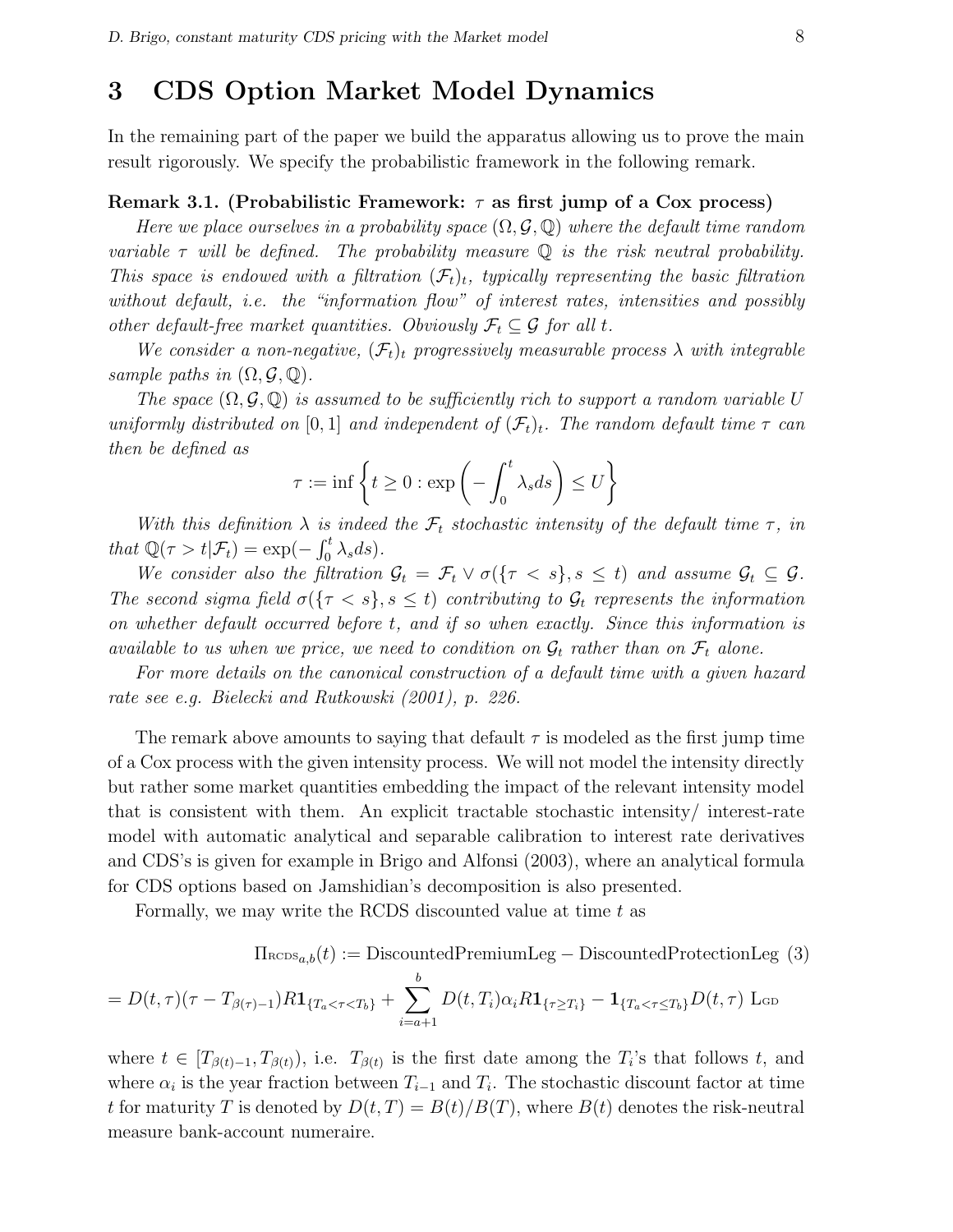Under the postponed formulation, where the protection payment is moved from  $\tau$  to  $T_{\beta(\tau)}$ , the CDS discounted payoff can be written as

$$
\Pi_{\text{PROS}_{a,b}}(t) := \sum_{i=a+1}^{b} D(t, T_i) \alpha_i R \mathbf{1}_{\{\tau \ge T_i\}} - \sum_{i=a+1}^{b} \mathbf{1}_{\{T_{i-1} < \tau \le T_i\}} D(t, T_i) \text{L}_{\text{GD}},\tag{4}
$$

which we term "Postponed payments Running CDS" (PRCDS) discounted payoff. Compare with the earlier discounted payout (3) where the protection payment occurs exactly at  $\tau$ : The advantage of the postponed protection payment is that no accrued-interest term in  $(\tau - T_{\beta(\tau)-1})$  is necessary, and also that all payments occur at the canonical grid of the  $T_i$ 's.

In general, we can compute the CDS price according to risk-neutral valuation (see for example Bielecki and Rutkowski (2001) for the most general result of this kind):

$$
CDS_{a,b}(t, R, \text{L}_{GD}) = \mathbb{E} \left\{ \prod_{\text{RCDS}_{a,b}}(t) | \mathcal{G}_t \right\} \tag{5}
$$

where we recall that  $\mathcal{G}_t = \mathcal{F}_t \vee \sigma({\tau < u}, u \leq t)$ . In the Cox process setting default is unpredictable and this is why observation of  $\mathcal{F}_t$  alone does not imply observation of the default time, contrary to standard structural (Merton, Black and Cox, etc) models where instead  $\mathcal{F}_t = \mathcal{G}_t$ . At times we denote by  $\mathbb{E}_t$  and  $\mathbb{Q}_t$  the expectation and probability conditional on the default-free sigma field  $\mathcal{F}_t$ . The above expected value can also be written as

$$
\text{CDS}_{a,b}(t, R, \text{Lop}) = \frac{\mathbf{1}_{\{\tau > t\}}}{\mathbb{Q}(\tau > t | \mathcal{F}_t)} \mathbb{E} \left\{ \text{I}_{{\text{RCDS}}_{a,b}}(t) | \mathcal{F}_t \right\}
$$
(6)

(see again Bielecki and Rutkowski (2001), or more in particular Jeanblanc and Rutkowski (2000), where the most general form of this result is reported). This second expression, and especially the analogous definitions with postponed payoffs, is fundamental for introducing the market model for CDS options in a rigorous way. We explicit the postponed expression by substituting the payoff:

$$
\text{PRCDS}_{a,b}(t,R) = \frac{\mathbf{1}_{\{\tau > t\}}}{\mathbb{Q}_t(\tau > t)} \left\{ -\text{Lop} \sum_{i=a+1}^b \mathbb{E}_t[\mathbf{1}_{\{T_{i-1} < \tau \le T_i\}} D(t,T_i)] + R \sum_{i=a+1}^b \mathbb{E}_t[D(t,T_i)\alpha_i \mathbf{1}_{\{\tau \ge T_i\}}] \right\} \tag{7}
$$

Let us deal with the definition of postponed (running) CDS forward rate  $R_{a,b}(t)$ . This can be defined as that  $R$  that makes the PRCDS value equal to zero at time  $t$ , so that

$$
\mathrm{PRCDS}_{a,b}(t, R_{a,b}(t), \mathrm{L}_{\mathrm{GD}}) = 0
$$

(notice that this  $R_{a,b}$  is the  $R_{a,b}^{PR}$  of Brigo (2004)). The idea is then solving this equation in  $R_{a,b}(t)$ . In doing this one has to be careful. It is best to start moving from expression  $(6)$  rather than  $(5)$ . Equate this expression to zero and derive R correspondingly. Strictly speaking, the resulting R would be defined on  $\{\tau > t\}$  only, since elsewhere the equation is satisfied automatically thanks to the indicator in front of the expression, regardless of R. Since the value of R does not matter when  $\{\tau < t\}$ , the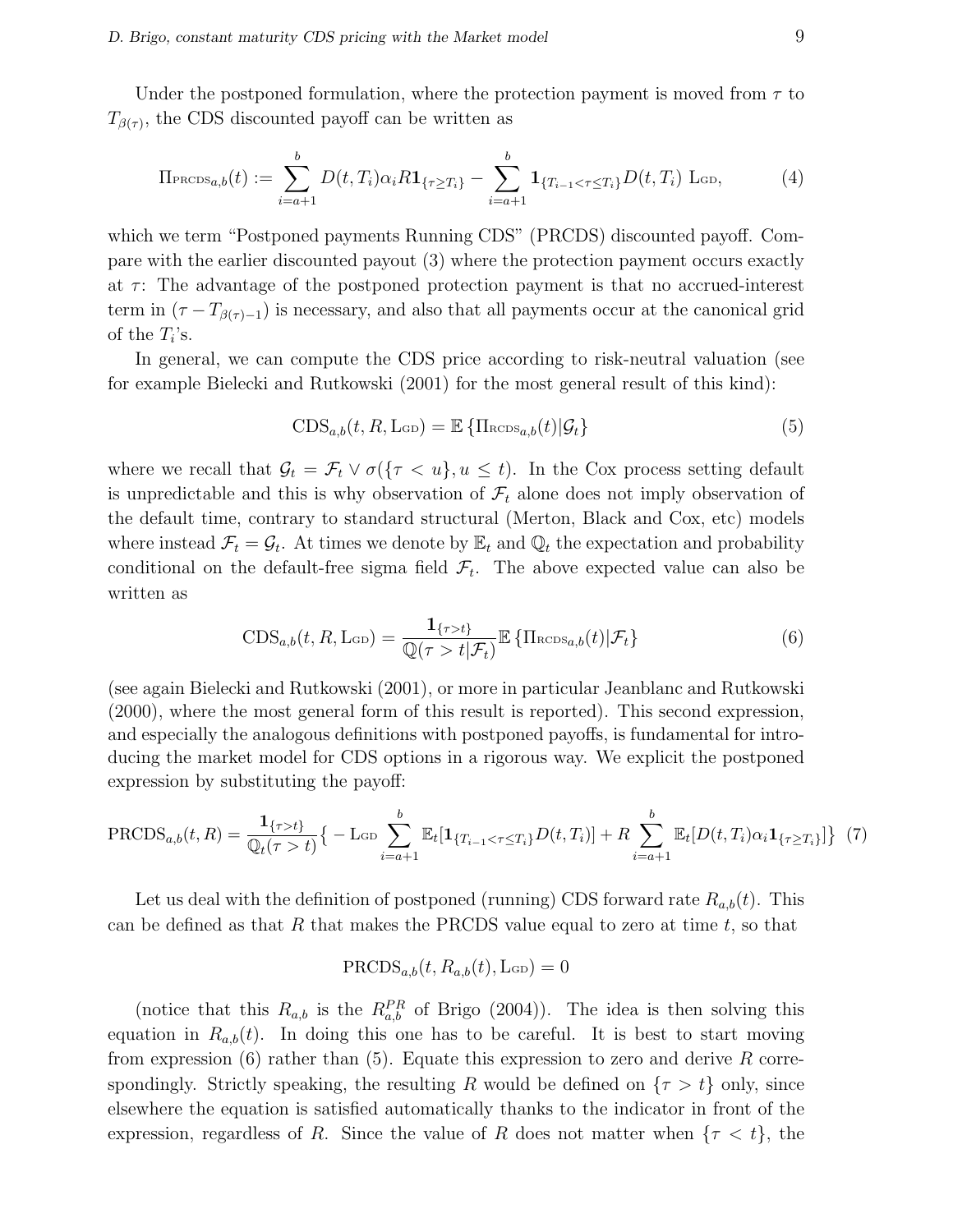equation being satisfied automatically, we need not worry about  $\{\tau < t\}$  and may define, in general,  $R =$ ProtectionLegValue/PremiumLegValue,

$$
R_{a,b}(t) = \frac{\text{L}_{\text{GD}}\sum_{i=a+1}^{b} \mathbb{E}[D(t,T_i)\mathbf{1}_{\{T_{i-1}\leq \tau \leq T_i\}}|\mathcal{F}_t]}{\sum_{i=a+1}^{b} \alpha_i \mathbb{Q}(\tau > t|\mathcal{F}_t)\bar{P}(t,T_i)}.
$$
(8)

where

$$
\mathbf{1}_{\{\tau>t\}}\Big[\overline{P}(t,T)\Big] := \mathbb{E}[D(t,T)\mathbf{1}_{\{\tau>T\}}|\mathcal{G}_t] = \mathbf{1}_{\{\tau>t\}}\Big[\mathbb{E}[D(t,T)\mathbf{1}_{\{\tau>T\}}|\mathcal{F}_t]/\mathbb{Q}(\tau>t|\mathcal{F}_t)\Big]
$$

is the price at time t of a defaultable zero-coupon bond maturing at time  $T$ . The corresponding default free zero coupon bond is denoted by  $P(t, T)$ . This approach amounts to equating to zero only the expected value part in (6), and in a sense is a way of privileging "partial information"  $\mathcal{F}_t$  expected values to "complete information"  $\mathcal{G}_t$  ones. Our R above is defined everywhere and not only conditional on  $\tau > t$ . The technical tool allowing us to do this is the above-mentioned Jeanblanc Rutkowski (2000) result, and this is the spirit of part of the work in Jamshidian (2002).

A remark on how the market quotes running CDS prices is in order at this point. First we notice that typically the T's are three- months spaced. Usually at time  $t = 0$ , provided default has not yet occurred, the market sets R to a value  $R_{a,b}^{\text{MD}}(0)$  that makes the CDS fair at time 0, i.e. such that  $CDS_{a,b}(0, R_{a,b}^{\text{MID}}(0), L_{GD}) = 0$ . Actually, bid and ask levels are quoted for R. Typically in quoted CDS we have  $T_a = 0$  and  $T_b$  spanning a set of increasing maturities, even though in recent times the quoting mechanism has changed in some respects. Indeed, the quoting mechanism has become more similar to the mechanism of the futures markets. Let 0 be the current time. Maturities  $T_a, \ldots, T_b$ are fixed at the original time 0 to some values such as 1y, 2y, 3y etc and then, as time moves for example to  $t = 1$  day, the CDS maturities are not shifted correspondingly of 1 day as before but remain 1y,2y etc from the original time 0. This means that the times to maturity of the quoted CDS's decrease as time passes. When the quoting time approaches maturity, a new set of maturities are fixed and so on. A detail concerning the "constant maturities" paradigm is that when the first maturity  $T_a$  is less than one month away from the quoting time (say 0), the payoff two terms

$$
T_a D(0, T_a) R \mathbf{1}_{\{\tau > T_a\}} + (T_{a+1} - T_a) D(0, T_{a+1}) R \mathbf{1}_{\{\tau > T_{a+1}\}}
$$

are replaced by

$$
T_{a+1}D(0, T_{a+1})R\mathbf{1}_{\{\tau>T_{a+1}\}}
$$

in determining the "fair"  $R$ . If we neglect this last convention, once we fix the quoting time (say to 0) the method to strip implied hazard functions is the same under the two quoting paradigms. The same happens when not neglecting the convention if we are exactly at one of the "0 dates", so that for example  $T_1-t=1y$ . Brigo and Alfonsi (2003) present a more detailed section on the "constant time-to-maturity" earlier paradigm, and illustrate the notion of implied deterministic intensity (hazard function).

We also set

$$
\widehat{C}_{a,b}(t) := \sum_{i=a+1}^{b} \alpha_i \mathbb{Q}(\tau > t | \mathcal{F}_t) \overline{P}(t, T_i),
$$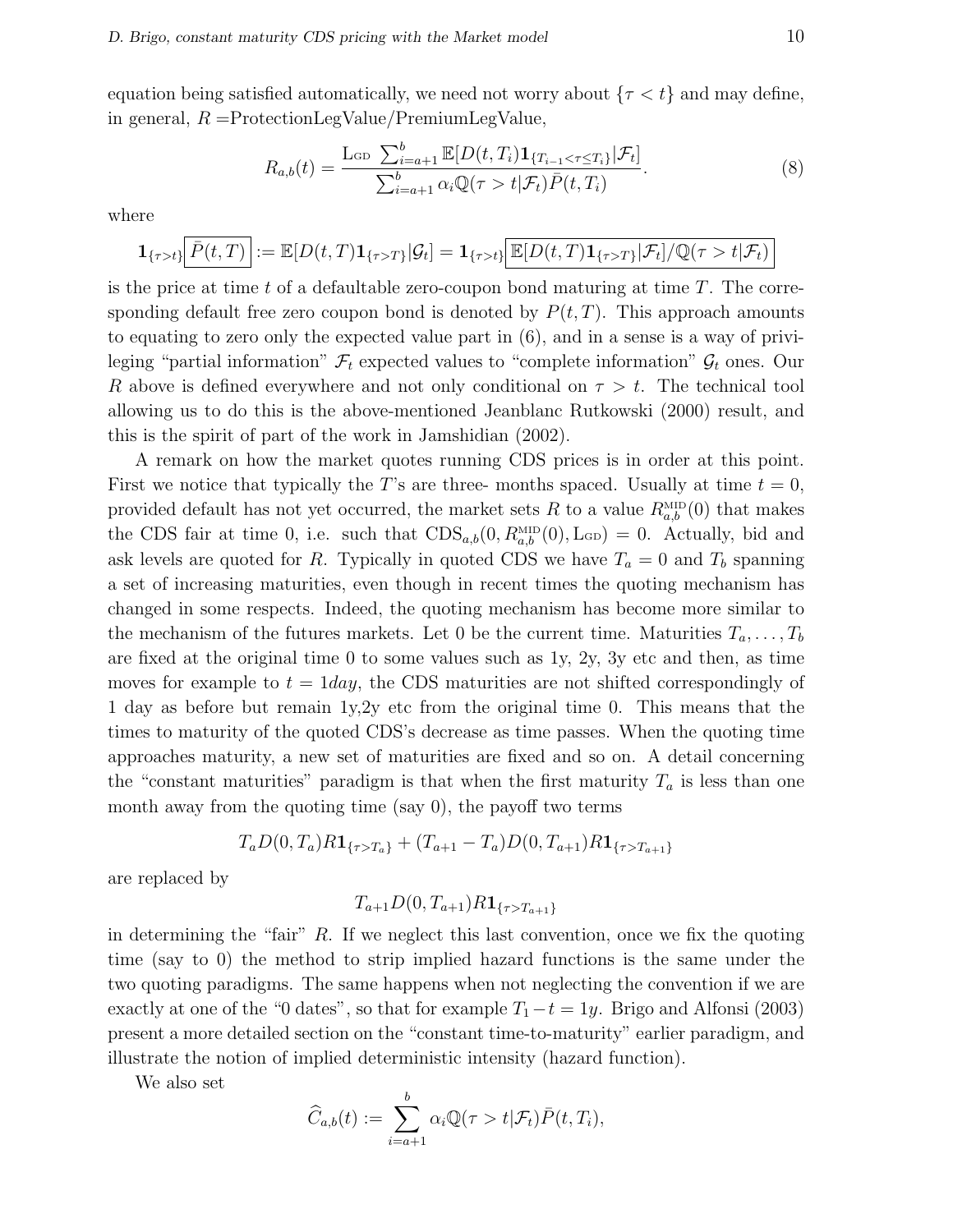the denominator in (8), so that  $R_{a,b}$  is a tradable asset (upfront CDS) divided by  $\widehat{C}_{a,b}(t)$ . It follows that under the measure  $\widehat{Q}^{a,b}$  having  $\widehat{C}_{a,b}(t)$  as numeraire,  $R_{a,b}$  follows a martingale. For more details see Brigo (2004). We will be interested in the particular cases  $a = i - 1, b = i$  and  $a = i - 2, b = i$ .

In the following it will be useful to consider a running postponed CDS on a one-period interval, with  $T_a = T_{j-1}$  and  $T_b = T_j$ . We obtain, for the related CDS forward rate:

$$
R_j(t) := \text{Lop}\frac{\mathbb{E}[D(t,T_j)\mathbf{1}_{\{T_{j-1}\leq \tau\leq T_j\}}|\mathcal{F}_t]}{\alpha_j \mathbb{Q}(\tau > t|\mathcal{F}_t)\bar{P}(t,T_j)} = \text{Lop}\frac{\mathbb{E}[D(t,T_j)\mathbf{1}_{\{T_{j-1}\leq \tau\leq T_j\}}|\mathcal{F}_t]}{\widehat{C}_{j-1,j}(t)}
$$

where we have set  $R_j := R_{j-1,j}$ .

A last remark concerns an analogy with the default-free swap market model, where we have a formula linking swap rates to forward rates through a weighted average. This is useful since it leads to an approximated formula for swaptions in the LIBOR model, see for example Brigo and Mercurio (2001), Chapter 6. A similar approach can be obtained for CDS forward rates. It is easy to check that

$$
R_{a,b}(t) = \frac{\sum_{i=a+1}^{b} \alpha_i R_i(t) \bar{P}(t, T_i)}{\sum_{i=a+1}^{b} \alpha_i \bar{P}(t, T_i)} = \sum_{i=a+1}^{b} \bar{w}_i^{a,b}(t) R_i(t) \approx \sum_{i=a+1}^{b} \bar{w}_i^{a,b}(0) R_i(t).
$$
 (9)

A possible lack of analogy with the swap rates is that the  $\bar{w}$ 's

$$
\bar{w}_i^{a,b}(t) := \frac{\alpha_i \bar{P}(t, T_i)}{\sum_{h=a+1}^b \alpha_h \bar{P}(t, T_h)}
$$

cannot be expressed as functions of the  $R_i$ 's only, unless we make some particular assumptions on the correlation between default intensities and interest rates. However, if we freeze the  $\bar{w}$ 's to time 0, which we have seen to work in the default-free LIBOR model, we obtain easily a useful approximated expression for  $R_{a,b}$  and its volatility in terms of  $R_i$ 's and their volatilities/correlations. A similar approach is pursued in Section 5 below, and the reader who is interested only in the derivation of the approximated formula given in the beginning may go there directly. Here instead we hint at deriving the real dynamics without compromises, which will be useful in future work for Monte Carlo tests of the numerical approximation.

In general, when not freezing, the presence of stochastic intensities besides stochastic interest rates adds degrees of freedom. Now the  $\bar{P}$ 's (and thus the  $\bar{w}$ 's) can be determined as functions for example of one- and two-period rates. Indeed, it is easy to show that

$$
\bar{P}(t,T_i) = \bar{P}(t,T_{i-1}) \frac{\alpha_{i-1}(R_{i-1}(t) - R_{i-2,i}(t))}{\alpha_i(R_{i-2,i}(t) - R_i(t))}, \quad \frac{\bar{P}(t,T_j)}{\bar{P}(t,T_i)} = \frac{\alpha_i}{\alpha_j} \prod_{k=i+1}^j \frac{R_{k-1} - R_{k-2,k}}{R_{k-2,k} - R_k} (10)
$$

To have the formula working we need to assume  $R_{i-2,i}(t) \neq R_i(t)$ . We will therefore assume in the paper that at the initial time  $R_{i-2,i}(0) \neq R_i(0)$ . Under the approximated frozen dynamics for these two quantities we will derive below, we can see that the probability of them to be equal at any future time  $t$  is generally  $0$ , since this can be computed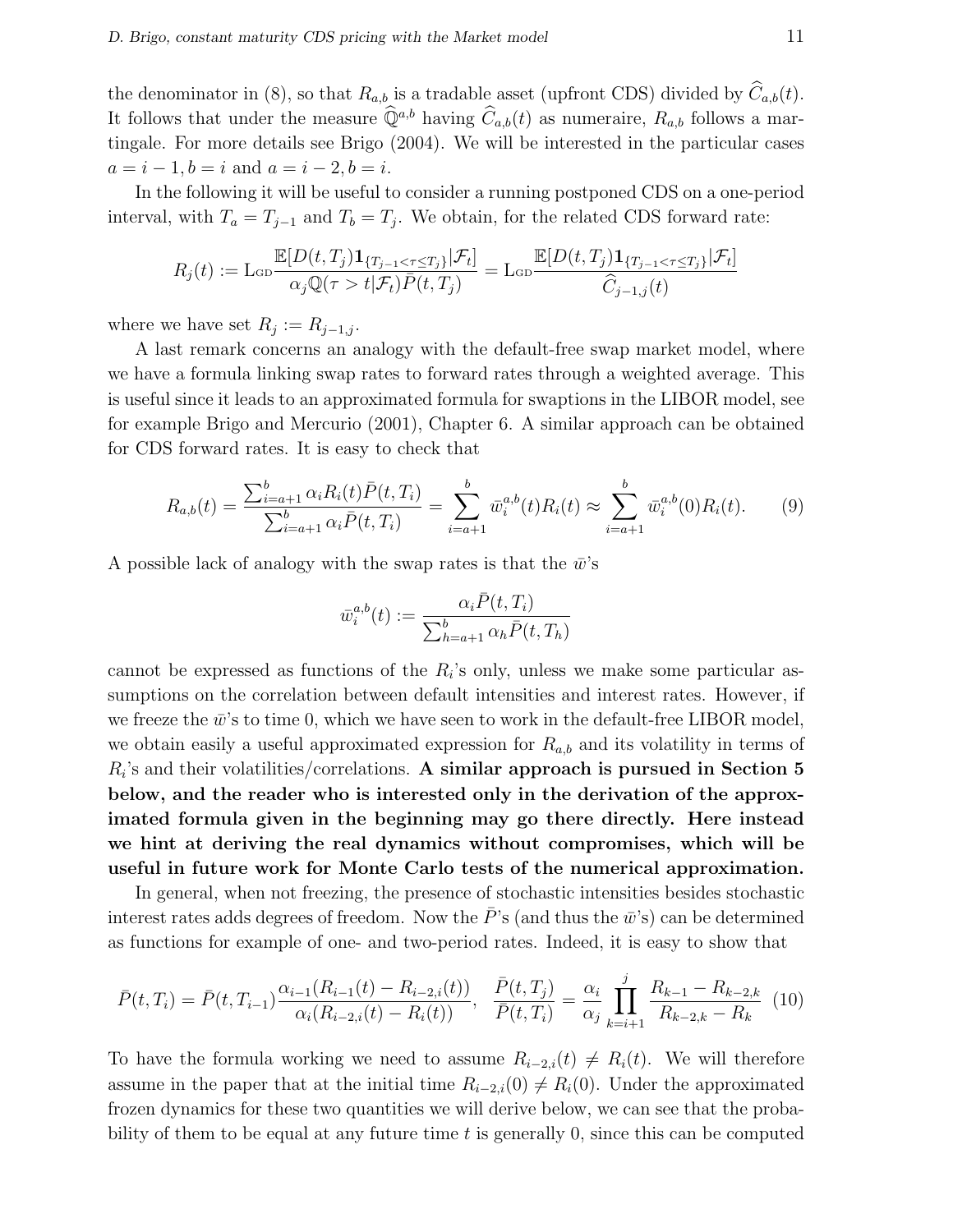as the probability of the difference of two correlated continuous random variables to be zero.

We show below how this formula helps us in obtaining a market model for CDS rates. For the time being let us keep in mind that the exact weights  $\bar{w}(t)$  in (9) are completely specified in terms of  $R_i(t)$ 's and  $R_{i-2,i}(t)$ 's, so that if we include these two rates in our dynamics the "system" is closed in that we also know all the relevant  $\bar{P}$ 's. The difference with the LIBOR/Swap model is that here to close the system we need also two-period rates.

We close this section by summarizing our notation in Table (1).

## 4 One- and Two- Period CDS Rates joint Dynamics under a single pricing measure

Let us postulate the following dynamics for one- and two- period CDS forward rates. Recall that  $R_j = R_{j-1,j}$ .

$$
dR_j(t) = \sigma_j(t)R_j(t)dZ_j^j(t)
$$
  

$$
dR_{j-2,j}(t) = \nu_j(t;R)R_{j-2,j}(t)dV_j^{j-2,j}(t)
$$

In the Brownian shocks  $Z$  and  $V$  the upper index denotes the measure (i.e. the measure associated with the numeraires  $\hat{C}_{j-1,j}, \hat{C}_{j-2,j}$  in the above case) and the lower index denotes to which component of the one- and two- period rate vectors the shock refers. The volatilities  $\sigma$  are deterministic, whereas the  $\nu$ 's depend on the one-period  $R$ 's. We assume correlations

$$
dZ_i dZ_j = \rho_{i,j} dt, \quad dV_i dV_j = \eta_{i,j} dt, \quad dZ_i dV_j = \theta_{i,j} dt
$$

and  $R_{i-2,i}(t) \in (\min(R_{i-1}(t), [R_{i-1}(t) + R_i(t)]/2), \max(R_{i-1}(t), [R_{i-1}(t) + R_i(t)]/2)).$ This latter condition ensures that the resulting  $P$  from formula (10) be positive and decreasing with respect to the maturity, i.e.  $0 < \overline{P}(t, T_i)/\overline{P}(t, T_{i-1}) < 1$ . The specific definition of  $\nu$  ensuring this property is currently under investigation.

We aim at finding the drift of a generic  $R_j$  under the measure associated with  $\widehat{C}_{i-1,i}$ , let us say for  $j \geq i$ .

The change of numeraire toolkit provides the formula relating shocks under  $\hat{C}_{i-1,i}$ to shocks under  $\hat{C}_{j-2,j}$ , see for example Formula (2.13) in Brigo and Mercurio (2001), Chapter 2. We can write

$$
d\left[\begin{array}{c} Z^{j-2,j} \\ V^{j-2,j} \end{array}\right] = d\left[\begin{array}{c} Z^i \\ V^i \end{array}\right] - \text{CorrMatrix} \times \text{VectorDiffusionCoefficient}\left(\ln\left(\frac{\widehat{C}_{j-2,j}}{\widehat{C}_{i-1,i}}\right)\right)' dt
$$

Let us abbreviate "Vector Diffusion Coefficient" by "DC".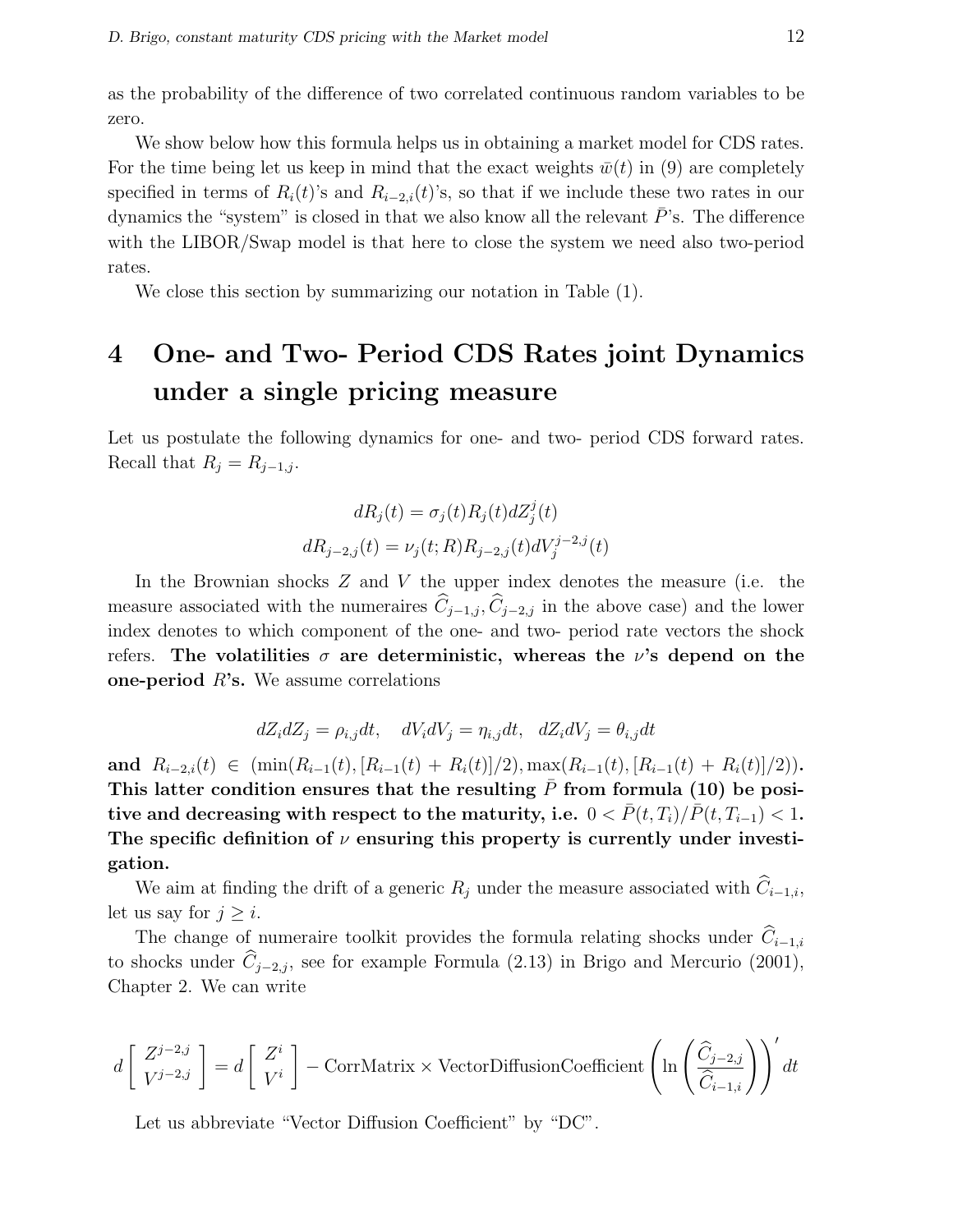This is actually a sort of operator for diffusion processes that works as follows.  $DC(X_t)$  is the row vector **v** in

$$
dX_t = (\ldots)dt + \mathbf{v} \ d\left[\begin{array}{c} Z_t \\ V_t \end{array}\right]
$$

for diffusion processes  $X$  with  $Z$  and  $V$  column vectors Brownian motions common to all relevant diffusion processes. This is to say that if for example  $dR_1 = \sigma_1 R_1 dZ_1^1$ , then

$$
DC(R_1) = [\sigma_1 R_1, 0, 0, \ldots, 0].
$$

Let us call Q the total correlation matrix including  $\rho$ ,  $\eta$  and  $\theta$ . We have

$$
d\left[\begin{array}{c} Z^{j-2,j} \\ V^{j-2,j} \end{array}\right] = d\left[\begin{array}{c} Z^i \\ V^i \end{array}\right] - Q \text{ DC}\left(\ln\left(\frac{\widehat{C}_{j-2,j}}{\widehat{C}_{i-1,i}}\right)\right) dt
$$

Now we need to compute

$$
DC\left(\ln\left(\frac{\hat{C}_{j-2,j}}{\hat{C}_{i-1,i}}\right)\right) = DC\left(\ln\left(\frac{\alpha_{j-1}\bar{P}(t,T_{j-1}) + \alpha_{j}\bar{P}(t,T_{j})}{\alpha_{i}\bar{P}(t,T_{i})}\right)\right) =
$$
\n
$$
= DC\left(\ln\left(\frac{\alpha_{j-1}}{\alpha_{i}}\frac{\alpha_{i}}{\alpha_{j-1}}\prod_{k=i+1}^{j-1}\frac{R_{k-1}-R_{k-2,k}}{R_{k-2,k}-R_{k}}+\frac{\alpha_{j}}{\alpha_{i}}\frac{\alpha_{i}}{\alpha_{j}}\prod_{k=i+1}^{j}\frac{R_{k-1}-R_{k-2,k}}{R_{k-2,k}-R_{k}}\right)\right)
$$
\n
$$
= DC\left(\ln\left(\prod_{k=i+1}^{j-1}\frac{R_{k-1}-R_{k-2,k}}{R_{k-2,k}-R_{k}}\right)\left[1+\frac{R_{j-1}-R_{j-2,j}}{R_{j-2,j}-R_{j}}\right]\right)
$$
\n
$$
= DC\left(\sum_{k=i+1}^{j-1}\ln\left(\frac{R_{k-1}-R_{k-2,k}}{R_{k-2,k}-R_{k}}\right)\right) + DC\left(\ln\left(\frac{R_{j-1}-R_{j}}{R_{j-2,j}-R_{j}}\right)\right)
$$
\n
$$
= \sum_{k=i+1}^{j-1} DC\left(\ln\left(\frac{R_{k-1}-R_{k-2,k}}{R_{k-2,k}-R_{k}}\right)\right) + DC\left(\ln\left(\frac{R_{j-1}-R_{j}}{R_{j-2,j}-R_{j}}\right)\right) =
$$
\n
$$
= \sum_{k=i+1}^{j-1} [DC(\ln(R_{k-1}-R_{k-2,k})) - DC(\ln(R_{k-2,k}-R_{k}))] +
$$
\n
$$
+ DC(\ln(R_{j-1}-R_{j})) - DC(\ln(R_{j-2,j}-R_{j}))
$$
\n
$$
= \sum_{k=i+1}^{j-1} \frac{DC(R_{k-1}-R_{k-2,k})}{R_{k-1}-R_{k-2,k}} - \sum_{k=i+1}^{j-1} \frac{DC(R_{k-2,k}-R_{k})}{R_{k-2,k}-R_{k}} +
$$
\n
$$
+ \frac{DC(R
$$

It follows that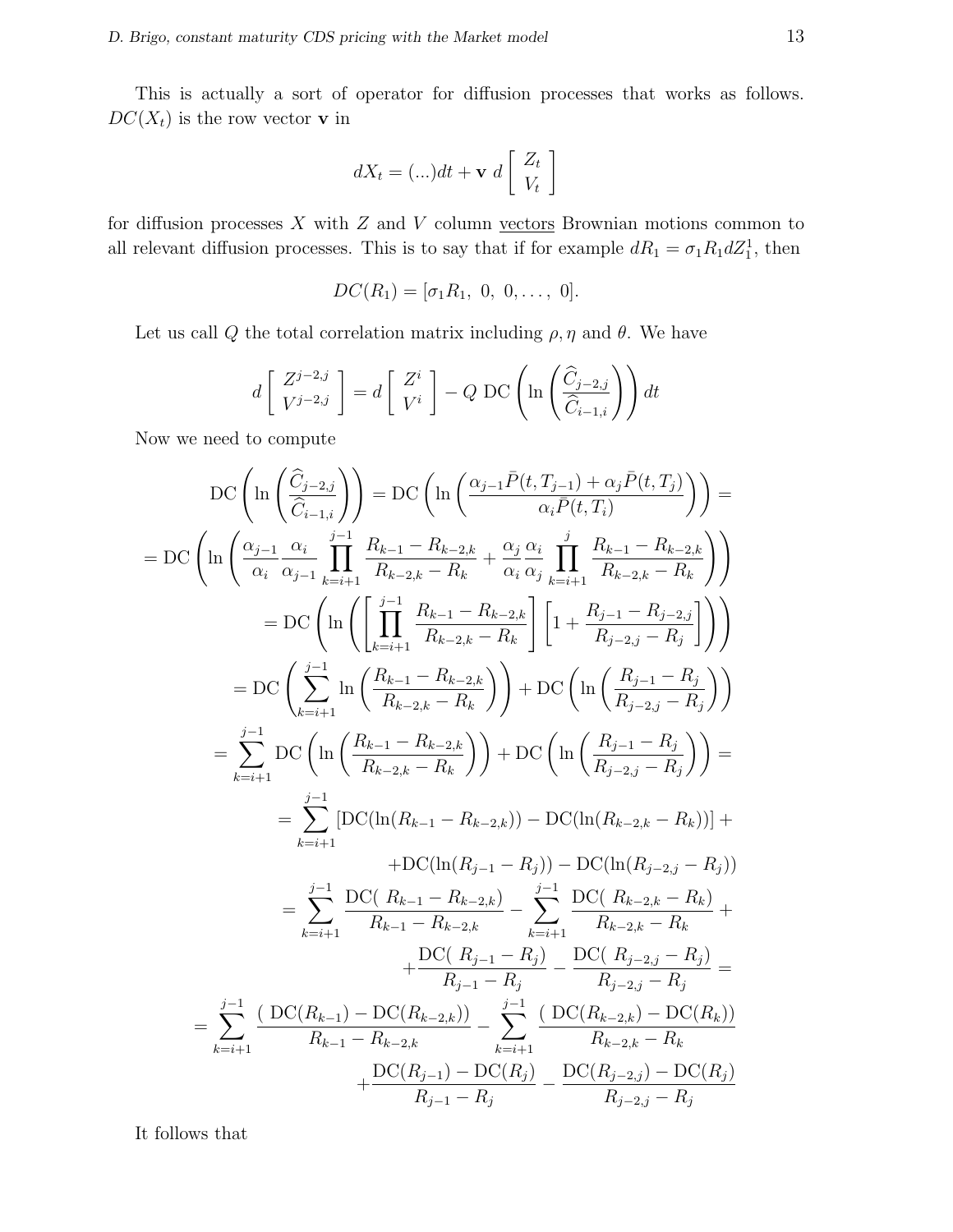$$
dZ_m^{j-2,j} - dZ_m^i = -\sum_{k=i+1}^{j-1} \frac{(\rho_{k-1,m}\sigma_{k-1}R_{k-1} - \theta_{m,k}\nu_kR_{k-2,k})}{R_{k-1} - R_{k-2,k}}dt + \sum_{k=i+1}^{j-1} \frac{(\theta_{m,k}\nu_kR_{k-2,k} - \rho_{k,m}\sigma_kR_k)}{R_{k-2,k} - R_k}dt
$$

$$
-\frac{\rho_{j-1,m}\sigma_{j-1}R_{j-1} - \rho_{j,m}\sigma_jR_j}{R_{j-1} - R_j}dt + \frac{\theta_{m,j}\nu_jR_{j-2,j} - \rho_{j,m}\sigma_jR_j}{R_{j-2,j} - R_j}dt
$$

and

$$
dV_m^{j-2,j} - dV_m^i = -\sum_{k=i+1}^{j-1} \frac{(\theta_{k-1,m}\sigma_{k-1}R_{k-1} - \eta_{m,k}\nu_kR_{k-2,k})}{R_{k-1} - R_{k-2,k}}dt + \sum_{k=i+1}^{j-1} \frac{(\eta_{m,k}\nu_kR_{k-2,k} - \theta_{k,m}\sigma_kR_k)}{R_{k-2,k} - R_k}dt + \frac{\theta_{j-1,m}\sigma_{j-1}R_{j-1} - \theta_{j,m}\sigma_jR_j}{R_{j-1} - R_j}dt + \frac{\eta_{j,m}\nu_jR_{j-2,j} - \theta_{j,m}\sigma_jR_j}{R_{j-2,j} - R_j}dt =: \bar{\phi}_m^{i,j} dt
$$

Therefore, by subtracting from the first equation, taking  $h > i$ :

$$
dZ_m^h - dZ_m^i = dZ_m^{j-2,j} - dZ_m^i - (dZ_m^{j-2,j} - dZ_m^h) =
$$
  
= 
$$
-\sum_{k=i+1}^h \frac{(\rho_{k-1,m}\sigma_{k-1}R_{k-1} - \theta_{m,k}\nu_kR_{k-2,k})}{R_{k-1} - R_{k-2,k}}dt + \sum_{k=i+1}^h \frac{(\theta_{m,k}\nu_kR_{k-2,k} - \rho_{k,m}\sigma_kR_k)}{R_{k-2,k} - R_k}dt =: \bar{\mu}_m^{i,h}dt
$$

so that we finally obtain (taking  $h = j$ )

$$
dR_j(t) = \sigma_j R_j(t) (\bar{\mu}_j^{i,j} dt + dZ_j^i(t))
$$
  

$$
dR_{j-2,j}(t) = \nu_j R_{j-2,j}(t) (\bar{\phi}_j^{i,j} dt + dV_j^i(t)),
$$

or, by setting

$$
\mu_j^i := \bar{\mu}_j^{i,j} \sigma_j, \quad \phi_j^i := \bar{\phi}_j^{i,j} \nu_j,
$$

we have

$$
dR_j(t) = R_j(t)(\mu_j^i dt + \sigma_j dZ_j^i(t)), \quad dR_{j-2,j}(t) = R_{j-2,j}(t)(\phi_j^i dt + \nu_j dV_j^i(t)),
$$

and since  $\mu$  and  $\phi$  are completely determined by one- and two- period rates vectors  $R = [R_{i-1,i}]$  and  $R^{(2)} = [R_{i-2,i}]$ , the system is closed. We can write a vector SDE which is a vector diffusion for all the one- and two- period rates under any of the  $\widehat{C}_{i-1,i}$ measures:

$$
d\begin{bmatrix} R \\ R^{(2)} \end{bmatrix} = \text{diag}(\mu(R, R^{(2)}), \phi(R, R^{(2)})) \begin{bmatrix} R \\ R^{(2)} \end{bmatrix} dt + \text{diag}(\sigma, \nu) \begin{bmatrix} R \\ R^{(2)} \end{bmatrix} d\begin{bmatrix} Z^i \\ V^i \end{bmatrix}
$$

At this point a Monte Carlo simulation of the process, based on a discretization scheme for the above vector SDE is possible. One only needs to know the initial CDS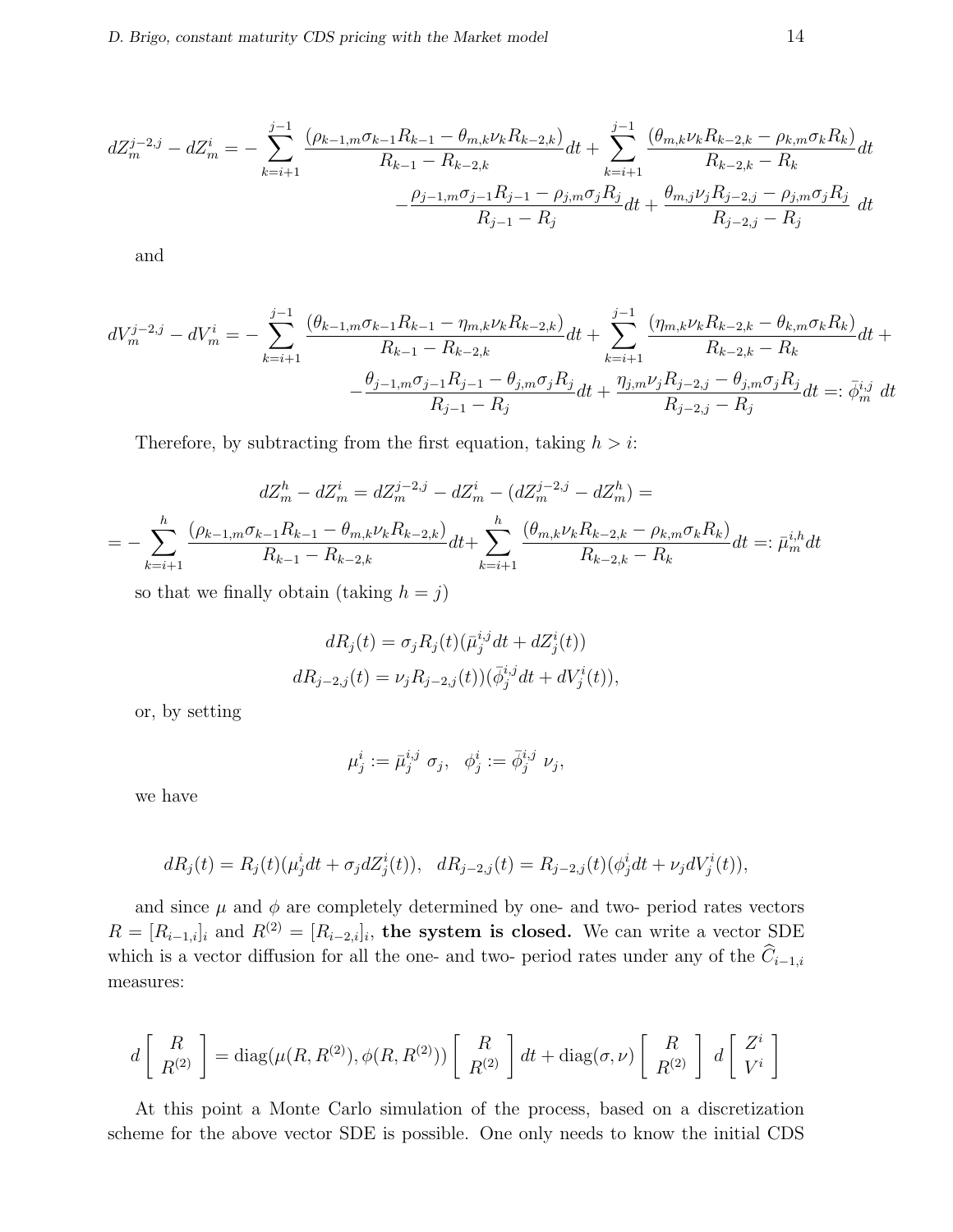rates  $R(0), R^{(2)}(0)$ , which if not directly available one can build by suitably stripping spot CDS rates. Given the volatilities and correlations, one can easily simulate the scheme by means of standard Gaussian shocks.

If C is the Cholesky decomposition of the correlation  $Q$  ( $Q = CC'$  with "C" lower triangular matrix) and W is a standard Brownian motion under  $\widehat{C}_{i-1,i}$ , we can write

$$
d\left[\begin{array}{c}R\\R^{(2)}\end{array}\right] = \text{diag}(\mu(R, R^{(2)}), \phi(R, R^{(2)}))\left[\begin{array}{c}R\\R^{(2)}\end{array}\right]dt + \text{diag}(\sigma, \nu)\left[\begin{array}{c}R\\R^{(2)}\end{array}\right]C dW \quad (11)
$$

The log process can be easily simulated with a Milstein scheme.

# 5 An approximated model with a single family of rates and proof of the main result

Consider now the approximation

$$
R_j(t) := \operatorname{Lop} \frac{\mathbb{E}[D(t, T_j) \mathbf{1}_{\{T_{j-1} < \tau \le T_j\}} | \mathcal{F}_t]}{\alpha_j \mathbb{Q}(\tau > t | \mathcal{F}_t) \bar{P}(t, T_j)} = \operatorname{Lop} \frac{\mathbb{E}[D(t, T_j) \mathbf{1}_{\{\tau > T_{j-1}\}} | \mathcal{F}_t] - \mathbb{E}[D(t, T_j) \mathbf{1}_{\{\tau > T_j\}} | \mathcal{F}_t]}{\alpha_j \mathbb{Q}(\tau > t | \mathcal{F}_t) \bar{P}(t, T_j)} =
$$
\n
$$
= \operatorname{Lop} \frac{\mathbb{E}[D(t, T_{j-1}) \mathbf{1}_{\{\tau > T_{j-1}\}} \bar{D}(t, T_j) / D(t, T_{j-1}) | \mathcal{F}_t] - \mathbb{E}[D(t, T_j) \mathbf{1}_{\{\tau > T_j\}} | \mathcal{F}_t]}{\alpha_j \mathbb{Q}(\tau > t | \mathcal{F}_t) \bar{P}(t, T_j)} = \dots
$$

At this point we approximate the boxed ratio of stochastic discount factors with the related zero-coupon bonds, obtaining

$$
\approx \text{Lop}\frac{\mathbb{E}[D(t, T_{j-1})\mathbf{1}_{\{\tau>T_{j-1}\}}|\mathcal{F}_t]\big[P(t, T_j)/P(t, T_{j-1})\big]-\mathbb{E}[D(t, T_j)\mathbf{1}_{\{\tau>T_j\}}|\mathcal{F}_t]}{\alpha_j\mathbb{Q}(\tau>t|\mathcal{F}_t)\bar{P}(t, T_j)}
$$
\n
$$
= \text{Lop}\frac{\bar{P}(t, T_{j-1})P(t, T_j)/P(t, T_{j-1}) - \bar{P}(t, T_j)}{\alpha_j\bar{P}(t, T_j)} = \frac{\text{Lop}}{\alpha_j}\left(\frac{\bar{P}(t, T_{j-1})}{(1+\alpha_jF_j(t))\bar{P}(t, T_j)} - 1\right)
$$
\n
$$
\approx \frac{\text{Lop}}{\alpha_j}\left(\frac{\bar{P}(t, T_{j-1})}{(1+\alpha_jF_j(0))\bar{P}(t, T_j)} - 1\right) = \widetilde{R}_j(t)
$$

where F is the forward LIBOR rate between  $T_{j-1}$  and  $T_j$ . This last definition can be inverted so as to have

$$
\frac{\bar{P}(t, T_{j-1})}{\bar{P}(t, T_j)} = \left(\frac{\alpha_j}{\text{L}_{\text{GD}}} \tilde{R}_j + 1\right) \left(1 + \alpha_j F_j(0)\right) > 1\tag{12}
$$

as long as  $\widetilde{R} > 0$ , provided that  $F_j(0) > 0$  as should be. This means that we are free to select any martingale dynamics for  $\widetilde{R}_j$  under  $\widehat{Q}^{j-1,j}$ , as long as  $\widetilde{R}_j$  remains positive. Choose than such a family of  $R$  as building blocks

$$
d\widetilde{R}_i(t) = \sigma_i(t)\widetilde{R}_i(t) dZ_i^i(t), \text{ for all } i
$$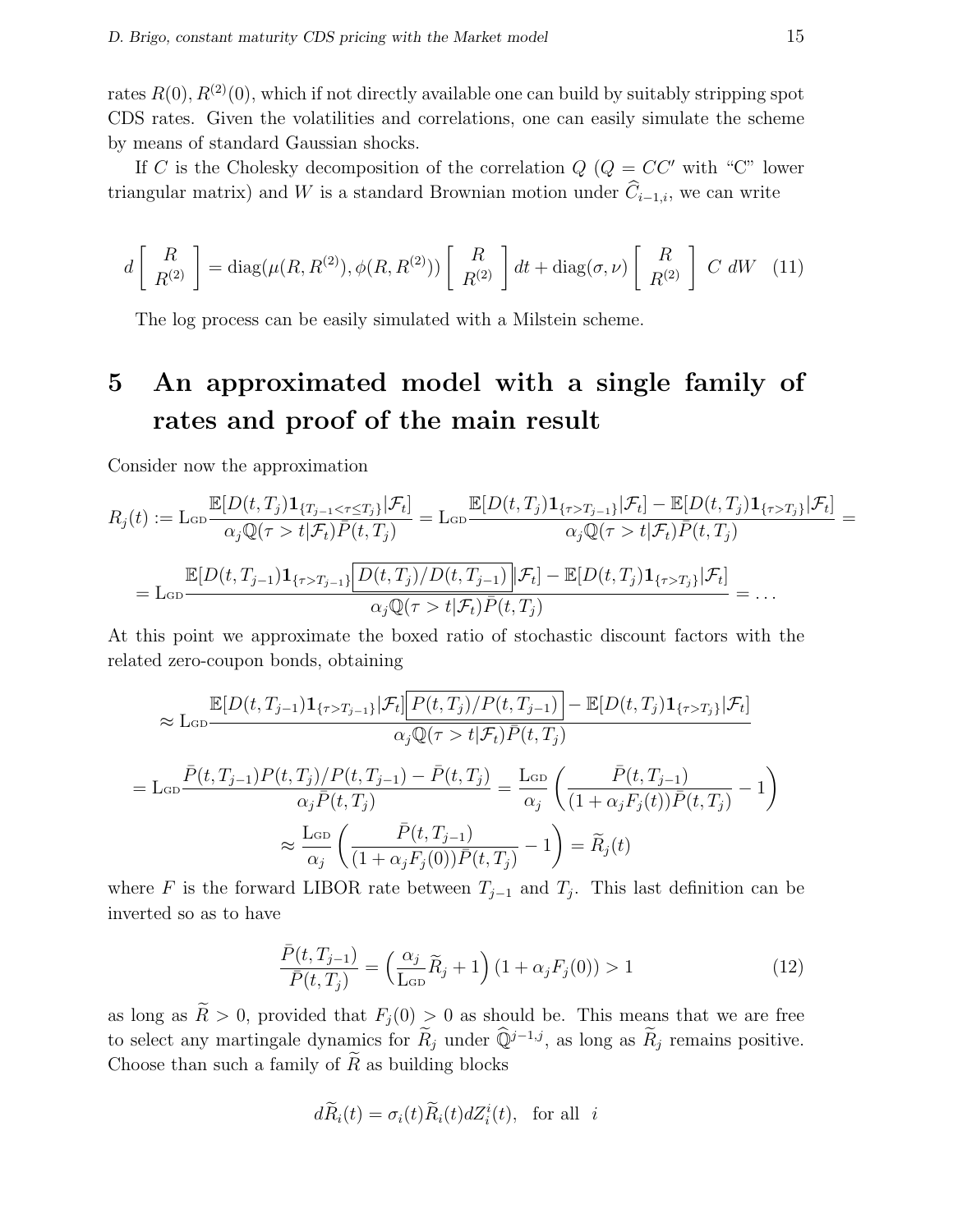and define the  $\bar{P}$  by using (12) to obtain inductively  $\bar{P}(t, T_i)$  from  $\bar{P}(t, T_{i-1})$  and from  $\widetilde{R}_{j}.$  This way, the numeraires  $\bar{P}$  become functions only of the  $\widetilde{R}$ 's, so that now the system is closed and all one has to model is the one-period rates  $R$ vector. No need to model two-period rates in this framework.

In this context the change of numeraire becomes

$$
dZ^{j} = dZ^{i} - \rho \text{DC} \left( \ln \left( \frac{\hat{C}_{j-1,j}}{\hat{C}_{i-1,i}} \right) \right)' dt = dZ^{i} - \rho \text{DC} \left( \ln \left( \frac{\bar{P}(t,T_{j})}{\bar{P}(t,T_{i})} \right) \right)' dt =
$$

$$
= dZ^{i} - \rho \text{DC} \ln \left[ \left( \prod_{h=j+1}^{i} \left( \frac{\alpha_{h}}{\text{L}_{GD}} \tilde{R}_{h} + 1 \right) (1 + \alpha_{h} F_{h}(0)) \right) \right]' dt
$$

$$
= dZ^{i} - \rho \sum_{h=j+1}^{i} \text{DC} \ln \left( \left( \frac{\alpha_{h}}{\text{L}_{GD}} \tilde{R}_{h} + 1 \right) (1 + \alpha_{h} F_{h}(0)) \right)' dt =
$$

$$
= dZ^{i} - \rho \sum_{h=j+1}^{i} \text{DC} \ln \left( \left( \frac{\alpha_{h}}{\text{L}_{GD}} \tilde{R}_{h} + 1 \right) \right)' dt = dZ^{i} - \rho \sum_{h=j+1}^{i} \frac{1}{\tilde{R}_{h} + \frac{\text{L}_{GD}}{\alpha_{h}}} \text{DC} (\tilde{R}_{h})' dt
$$

so that we can write

$$
dZ_k^j = dZ_k^i - \sum_{h=j+1}^i \rho_{k,h} \frac{\sigma_h(t)\widetilde{R}_h}{\widetilde{R}_h + \frac{\mathrm{L}_{\mathrm{GD}}}{\alpha_h}} dt
$$

from which we have the dynamics of  $\widetilde{R}_i$  under  $\mathbb{Q}^j$ :

$$
d\widetilde{R}_i = \sigma_i \widetilde{R}_i dZ_i^i = \sigma_i \widetilde{R}_i \left( dZ_i^j + \sum_{h=j+1}^i \rho_{j,h} \frac{\sigma_h \widetilde{R}_h}{\widetilde{R}_h + \frac{\text{LGD}}{\alpha_h}} dt \right) =: \widetilde{R}_i(\widetilde{\mu}_i^j(\widetilde{R})dt + \sigma_i dZ_i^j) \tag{13}
$$

Consider the drift term in the last formula. If we compute  $E^{j-1,j}[\widetilde{R}_i(T_{j-1})]$  we obtain

$$
E^{j-1,j}[\widetilde{R}_i(T_{j-1})] \approx \widetilde{R}_i(0) \exp\left\{ \int_0^{T_{j-1}} \widetilde{\mu}_i^j(\widetilde{R}(0)) du \right\}
$$
  
=  $\widetilde{R}_i(0) \exp\left\{ \sum_{k=j+1}^i \frac{\widetilde{R}_k(0)}{\widetilde{R}_k(0) + \text{Lop}/\alpha_k} \rho_{j,k} \int_0^{T_{j-1}} \sigma_i(u) \sigma_k(u) du \right\}$ (14)

and, if we take volatilities  $\sigma$  to be constant, we have

$$
\approx \widetilde{R}_i(0) \exp\left\{ T_{j-1} \sigma_i \cdot \left( \sum_{k=j+1}^i \rho_{j,k} \frac{\sigma_k \widetilde{R}_k(0)}{\widetilde{R}_k(0) + \mathrm{Lop}/\alpha_k} \right) \right\}
$$

Under independence between intensities and interest rates (and in particular under deterministic intensities, which are a common assumption when stripping one-period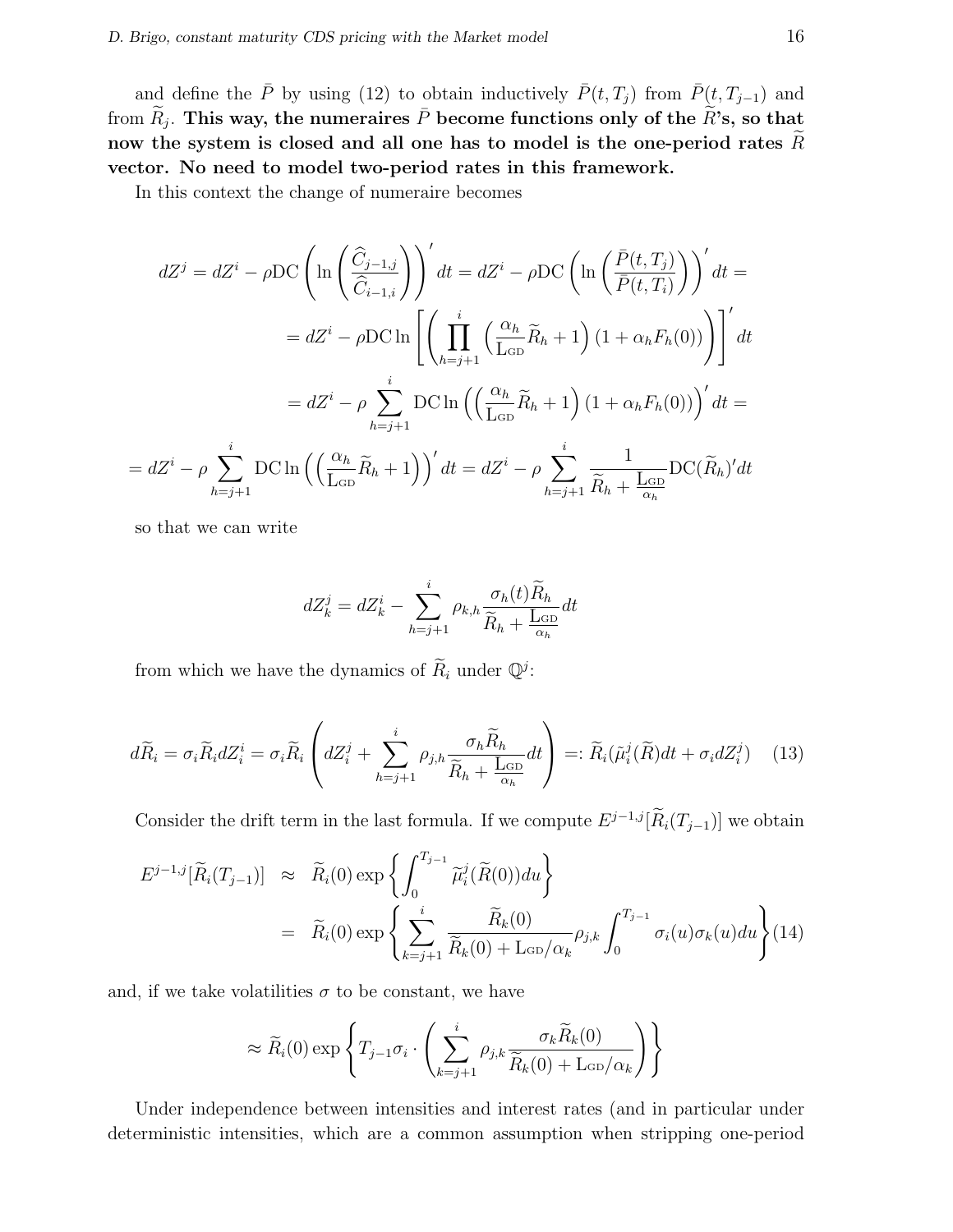CDS rates from multi-period ones), by definition of  $R_j$  it is easy to show that at time 0, both the original  $R_j(0)$  and the approximated  $R_j(0)$  are given in terms of the survival probabilities as  $\overline{a}$  $\mathbf{r}$ 

$$
R_j(0) = \widetilde{R}_j(0) = \text{Lop}/\alpha_j \left( \frac{\mathbb{Q}(\tau > T_{j-1})}{\mathbb{Q}(\tau > T_j)} - 1 \right)
$$
(15)

and hence (14) is reduced to

=

$$
E^{j-1,j}[\widetilde{R}_i(T_{j-1})] = \frac{\text{L}_{\text{GD}}}{\alpha_i} \left( \frac{\mathbb{Q}(\tau > T_{i-1})}{\mathbb{Q}(\tau > T_i)} - 1 \right) \exp\left\{ T_{j-1} \sigma_i \sum_{k=j+1}^i \rho_{j,k} \sigma_k \left( 1 - \frac{\mathbb{Q}(\tau > T_k)}{\mathbb{Q}(\tau > T_{k-1})} \right) \right\}
$$
(16)

It follows that the convexity effect vanishes if the ratio  $\frac{\mathbb{Q}(\tau>T_j)}{\mathbb{Q}(\tau>T_{j-1})}$  is close to one.

Now, based on the approximated dynamics (13) and the related expectation above, we prove the main result of the paper, i.e. Proposition 2.4.

*Proof.* To prove the proposition, we compute the price of the premium leg as

$$
\sum_{j=a+1}^{b} \alpha_j \mathbb{E}_0[D(0,T_j) \mathbf{1}_{\{\tau > T_j\}} R_{j-1,j+c}(T_{j-1})] = \dots
$$

The first approximation we consider is (9) applied to  $R_{j-1,j+c}(T_{j-1})$ , so that

$$
R_{j-1,j+c}(T_{j-1}) \approx \sum_{i=j}^{j+c} \bar{w}_i^j(0) R_i(T_{j-1}), \quad \bar{w}_i^j(0) = \frac{\alpha_i \bar{P}(0,T_i)}{\sum_{h=j}^{j+c} \alpha_h \bar{P}(0,T_h)}
$$

Then by substituting this in the premium leg expression we have

$$
\dots \approx \sum_{j=a+1}^{b} \sum_{i=j}^{j+c} \alpha_j \bar{w}_i^j(0) \mathbb{E}_0[D(0, T_j) \mathbf{1}_{\{\tau > T_j\}} R_i(T_{j-1})] =
$$
\n
$$
= \sum_{j=a+1}^{b} \sum_{i=j}^{j+c} \alpha_j \bar{w}_i^j(0) \mathbb{E}_0[D(0, T_j) R_i(T_{j-1}) \mathbb{E}(\mathbf{1}_{\{\tau > T_j\}} | \mathcal{F}_{T_j})]
$$
\n
$$
= \sum_{j=a+1}^{b} \sum_{i=j}^{j+c} \bar{w}_i^j(0) \mathbb{E}_0\left[\frac{B(0)}{B(T_j)} (R_i(T_{j-1}) \ \hat{C}_{j-1,j}(T_j))\right]
$$
\n
$$
\sum_{j=a+1}^{b} \sum_{i=j}^{j+c} \bar{w}_i^j(0) \widehat{C}_{j-1,j}(0) \widehat{\mathbb{E}}_0^{j-1,j}[R_i(T_{j-1})] = \sum_{j=a+1}^{b} \sum_{i=j}^{j+c} \alpha_j \bar{w}_i^j(0) \bar{P}(0, T_j) \widehat{\mathbb{E}}_0^{j-1,j}[R_i(T_{j-1})] = \dots
$$

where we have applied the change of numeraire, moving from the risk neutral numeraire B to the numeraires  $\hat{C}_{j-1,j}$ 's. The last expected value can be computed based on (16). By substituting the expected value expression, we obtain the final formula.

 $\Box$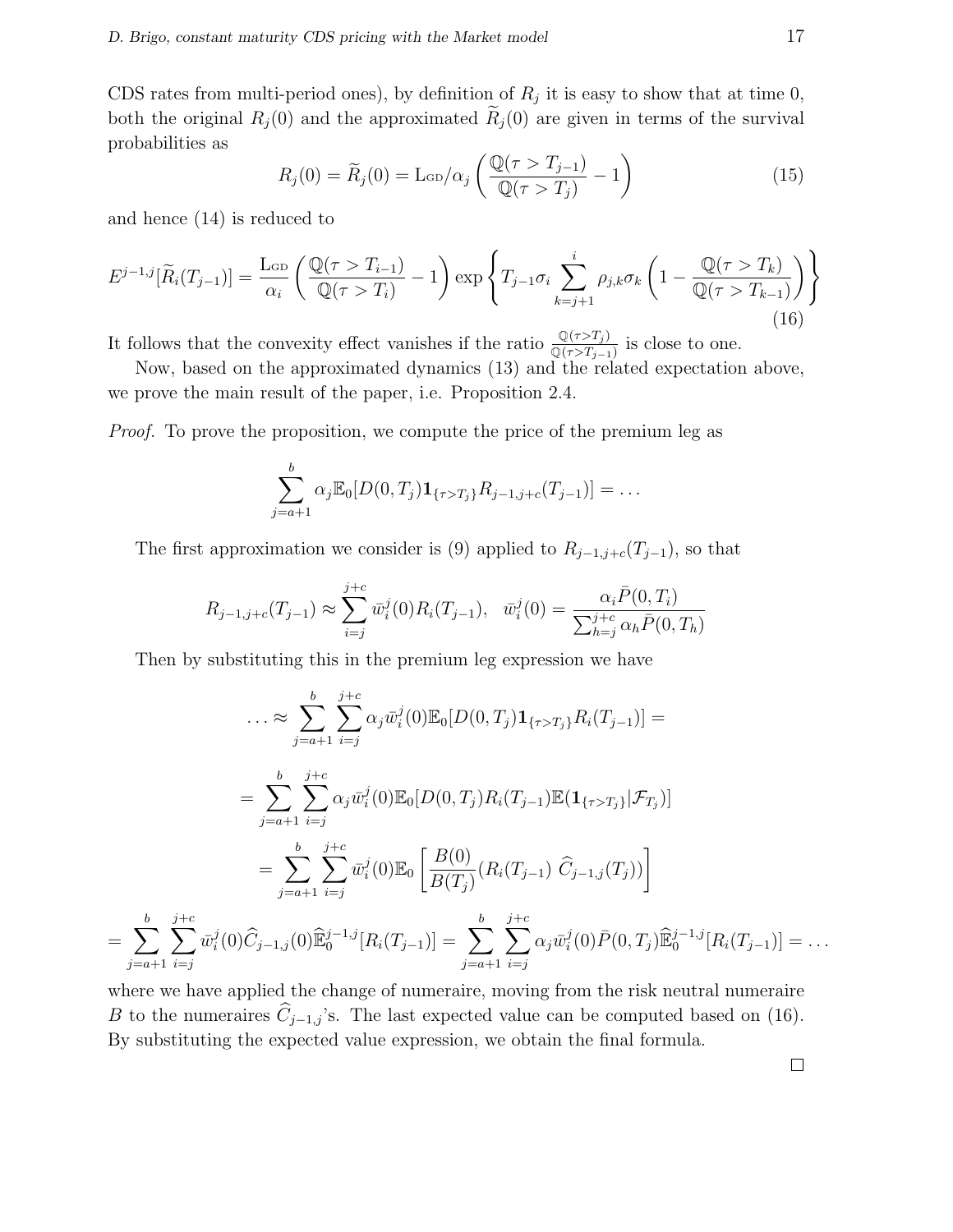### 6 A few numerical examples

We report input data and outputs for a name with relatively large CDS forward rates. We consider the FIAT car company CDS market quotes as of December 20, 2004. Since in Brigo and Alfonsi (2003) we have some evidence on the fact that CDS prices depend very little on the correlation between interest rates and credit spreads, when stripping credit spreads from CDS data we may assume independence between interest rates and credit spreads. This leads to a model where it is easy to strip default probabilities (hazard rates) from CDS prices, as hinted at again in Brigo and Alfonsi (2003). Using this independence assumption, we strip default (or survival) probabilities from CDS quotes with increasing maturities.

#### 6.1 Inputs

We take as inputs the following Fiat CDS rates and use mid quotes

| $T_{b}$ | (bps)  |        |
|---------|--------|--------|
| 1Y      | 99.9   | 175.57 |
| 2Y      | 172.5  | 231.38 |
| 3Y      | 243.73 | 286.13 |
| 5Y      | 348.85 | 366.54 |
| 7Y      | 380    | 410    |
| 10Y     | 395.16 | 412.73 |

We take  $\text{R}_{EC} = 0.4$  (so that  $\text{L}_{GD} = 0.6$ ). The input zero coupon curve, and the survival risk-neutral probabilities stripped from the above CDS quotes are reported in Appendix 1 below.

#### 6.2 Outputs

We start by giving a table for

$$
Conv(\sigma,\rho) := CDS_{CMa,b,c}(0,L_{GD},\sigma,\rho) - CDS_{CMa,b,c}(0,L_{GD};\rho=0).
$$

The first term is computed by assuming the volatilities  $\sigma_i$  of forward one-period CDS rates  $R_i$  to have a common value  $\sigma$  and the pairwise correlations  $\rho_{i,j}$  to have a common value  $\rho$ . This first term is then given by formula (1). The second term is the simpler value (2) where no correction due to CDS forward rate dynamics is accounted for. This difference then gives us the impact of volatilities and correlations of CDS rates on the CMCDS price. The difference is always positive, similarly to what happens to analogous constant maturity swaps in default free markets under similar conditions on volatilities and correlation. It is the impact of "convexity" on the CMCDS valuation. We take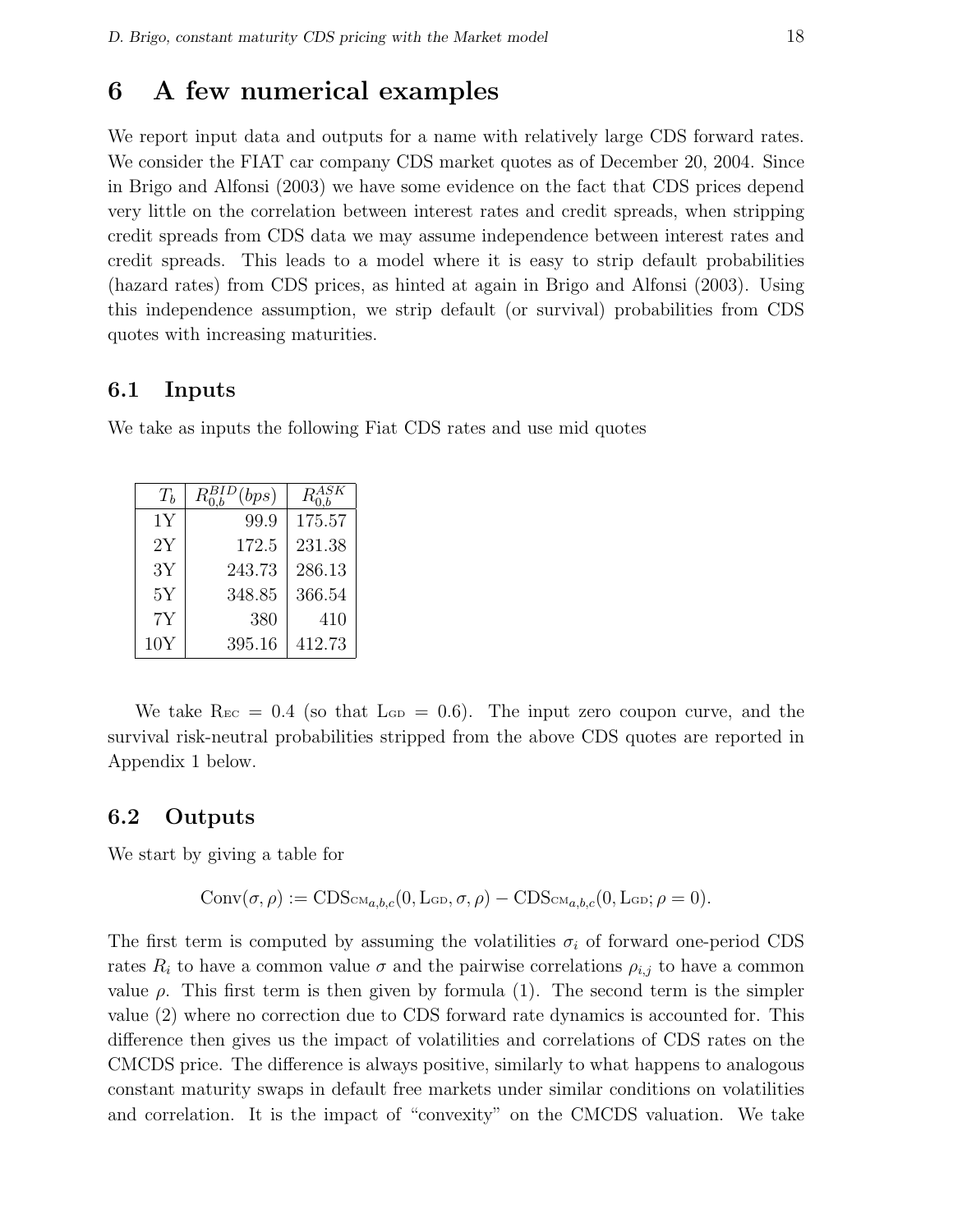$a = 0, b = 20$  (5y final maturity) and  $c = 20$  (which means we are considering nonstandard 5y3m CDS rates in the CMCDS premium leg,  $c = 19$  would amount to a 5y CDS rate).

We obtain

| $Conv(\sigma, \rho)$   $\rho$ : 0.7 |  | 0.8                                                              | 0.9 | 0.99 |
|-------------------------------------|--|------------------------------------------------------------------|-----|------|
|                                     |  | $\sigma$ : 0.1 0.000659 0.000754 0.000848 0.000933               |     |      |
|                                     |  | $0.2$ 0.002662 0.003047 0.003435 0.003784                        |     |      |
|                                     |  | $0.4 \mid 0.011066 \quad 0.012742 \quad 0.014442 \quad 0.015995$ |     |      |
|                                     |  | $0.6 \mid 0.026619 \quad 0.030964 \quad 0.035464 \quad 0.039652$ |     |      |

The "convexity difference" increases with respect both to correlation and volatility, as expected.

The next table reports the so called "participation rate"  $\phi_{a,b,c}(\sigma,\rho)$  for a CMCDS with final  $T_b = 5y$  ( $a = 0, b = 20$ , recalling that resets occur quarterly), with  $5y3m$ constant maturity CDS rates  $(c = 20)$ ,

$$
\phi_{0,20,20}(\sigma,\rho) = \frac{\text{``premium leg CDS''}}{\text{``premium leg CMCDS''}} = \frac{\sum_{j=1}^{20} \alpha_j \bar{P}(0,T_j) R_{0,20}(0)}{\sum_{j=1}^{20} \alpha_j \mathbb{E}_0^{j-1,j} [D(0,T_j) \mathbf{1}_{\{\tau > T_j\}} R_{j-1,j+20}(T_{j-1})]},
$$

The CMCDS premium leg is computed with our approximated market model based on one-period rates  $\hat{R}$ . As we see from the outputs, the participation rate increases with volatility and correlation, as is expected from the "convexity adjustment" effect.

|  |  | $\phi_{0,20,20}(\sigma,\rho)$   $\rho$ : 0.7 0.8 0.9 0.99                 |
|--|--|---------------------------------------------------------------------------|
|  |  | $\sigma$ : 0.1   0.71358 0.71325 0.71292 0.71262                          |
|  |  | $0.2 \begin{array}{ l} 0.70664 & 0.70532 & 0.704 & 0.70281 \end{array}$   |
|  |  | $0.4 \begin{array}{ l} 0.67894 & 0.67368 & 0.66842 & 0.66368 \end{array}$ |
|  |  | $0.6 \begin{array}{ l} 0.63302 & 0.62128 & 0.60957 & 0.59907 \end{array}$ |

Finally, we fix volatilities and correlations and check how the patterns change when changing final maturity  $T_b = T_i$ . We consider the following quantities at time 0 and with  $T_a=0$ :

$$
x_i = \frac{\text{``Constant maturity rate''}}{\text{``standard rate''}} = \frac{R_{i-1,i+c}(0)}{R_{0,b}(0)}, \quad i = 1, ..., b
$$
\n
$$
y_i = \frac{\mathbb{E}_0^{i-1,i}[D(0,T_i)\mathbf{1}_{\{\tau>T_i\}}R_{i-1,i+c}(T_{i-1})]}{\bar{P}(0,T_i)R_{0,b}(0)}, \quad i = 1, ..., b
$$
\n
$$
z_i = \frac{\mathbb{E}_0^{i-1,i}[D(0,T_i)\mathbf{1}_{\{\tau>T_i\}}R_{i-1,i+c}(T_{i-1})]}{\bar{P}(0,T_i)R_{i-1,i+c}(0)}, \quad i = 1, ..., b
$$
\n
$$
\psi_i = \frac{\text{``premium leg CDS''}}{\text{``premium leg CMCDS''}} = \frac{\sum_{j=1}^i \alpha_j \bar{P}(0,T_j)R_{0,i}(0)}{\sum_{j=1}^i \alpha_j \bar{P}(0,T_j)R_{j-1,j+c}(0)}, \quad i = 1, ..., b
$$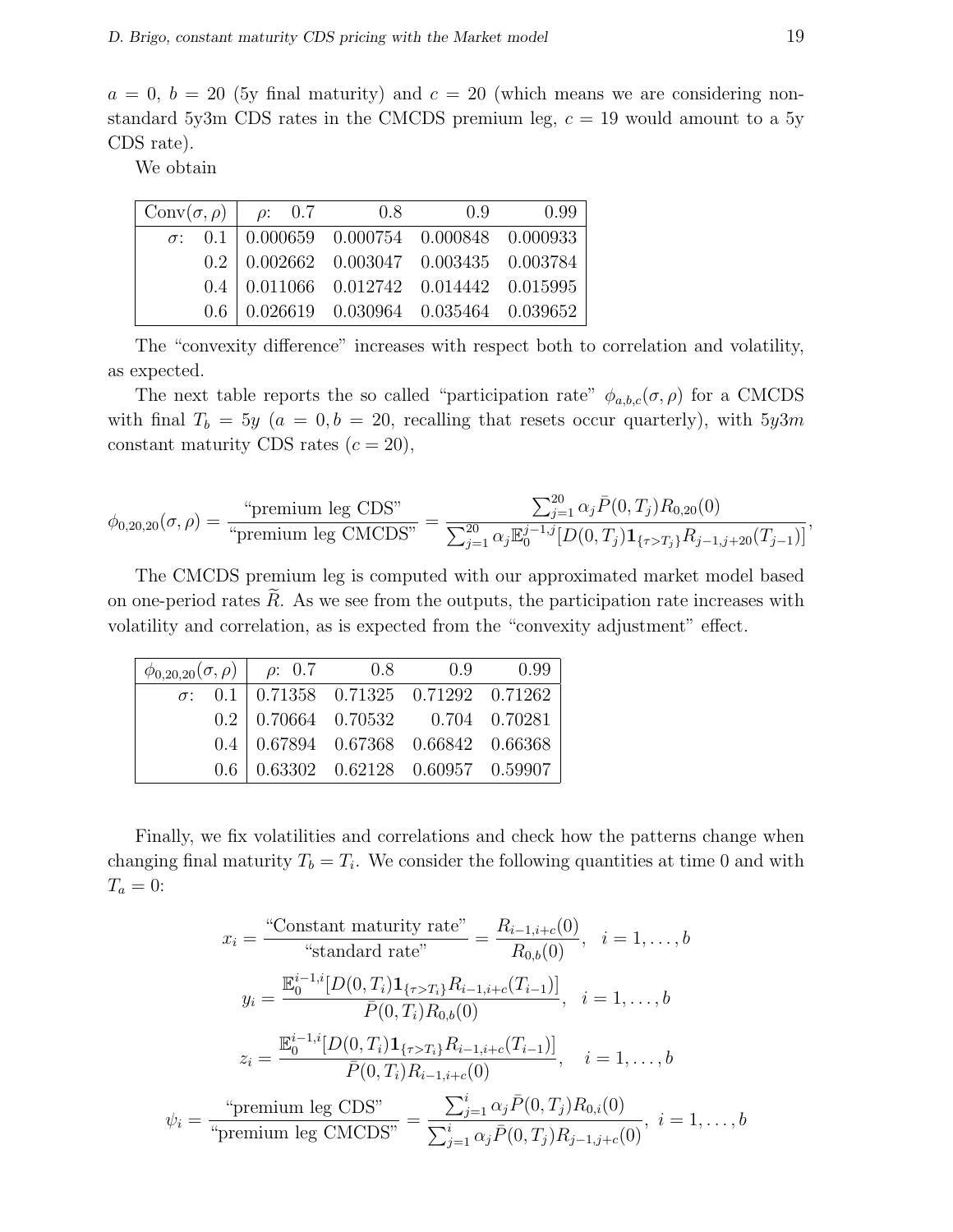$$
\phi_i = \frac{\text{``premium leg CDS''}}{\text{``premium leg CMCDS with convexity''}} = \frac{\sum_{j=1}^i \alpha_j \bar{P}(0, T_j) R_{0,i}(0)}{\sum_{j=1}^i \alpha_j \mathbb{E}_0^{j-1,j} [D(0, T_j) \mathbf{1}_{\{\tau > T_j\}} R_{j-1,j+c}(T_{j-1})]}.
$$

| $x_i$  | $y_i$  | $z_i$        | $\psi_i$ | $\phi_i$ |                     |
|--------|--------|--------------|----------|----------|---------------------|
|        |        |              |          |          | $\sigma = 0.4;$     |
|        |        |              |          |          | $\rho = 0.9;$       |
| 1.0668 | 1.0668 | $\mathbf{1}$ | 0.37773  | 0.37773  |                     |
| 1.1288 | 1.1359 | 1.0063       | 0.36281  | 0.36162  | $\rm{Re } c = 0.4;$ |
| 1.1914 | 1.2075 | 1.0135       | 0.35281  | 0.35039  | $a=0;$              |
| 1.2525 | 1.2792 | 1.0214       | 0.34359  | 0.33993  | $c = 20;$           |
| 1.3107 | 1.3495 | 1.0297       | 0.33512  | 0.33024  | $b = 20;$           |
| 1.3673 | 1.4193 | 1.038        | 0.34187  | 0.33548  |                     |
| 1.4171 | 1.4826 | 1.0462       | 0.36905  | 0.36064  |                     |
| 1.4515 | 1.53   | 1.0541       | 0.40755  | 0.39664  |                     |
| 1.4716 | 1.5622 | 1.0616       | 0.45262  | 0.43881  |                     |
| 1.4798 | 1.5818 | 1.0689       | 0.49477  | 0.47785  |                     |
| 1.4837 | 1.5979 | 1.0769       | 0.52661  | 0.50671  |                     |
| 1.4905 | 1.6175 | 1.0852       | 0.55072  | 0.52799  |                     |
| 1.4999 | 1.6403 | 1.0936       | 0.56931  | 0.54384  |                     |
| 1.5122 | 1.666  | 1.1018       | 0.58674  | 0.55846  |                     |
| 1.5236 | 1.69   | 1.1092       | 0.60704  | 0.57574  |                     |
| 1.5275 | 1.706  | 1.1168       | 0.62715  | 0.5928   |                     |
| 1.5274 | 1.7174 | 1.1244       | 0.64681  | 0.60938  |                     |
| 1.5249 | 1.7236 | 1.1303       | 0.67017  | 0.62939  |                     |
| 1.5106 | 1.7173 | 1.1368       | 0.69254  | 0.64843  |                     |
| 1.4924 | 1.7047 | 1.1422       | 0.71589  | 0.66842  |                     |

The  $x_i$ 's measure how the constant maturity CDS rate differs multiplicatively from the standard CDS rate, so they are a measure of how the constant maturity CDS differs from a standard CDS in the premium rate paid at each period. We find an increasing pattern in  $T_i$  as partly expected from the fact that the input CDS rates  $R_{0,b}^{BID,ASK}$  are increasing with respect to maturity  $T_b$ .

The  $y_i$ 's measure the same effect while taking into account "convexity", i.e. future randomness of the payoff and correlation. The  $y_i$ 's would reduce to the  $x_i$ 's if correlations  $\rho$  were taken equal to 0. The y maintain the increasing pattern with respect to  $T_i$ .

The  $z_i$ 's measure the multiplicative impact of "convexity", in that they are due to contributions stemming from volatilities  $\sigma$  and correlations  $\rho$  of CDS rates. The impact is increasing with maturity  $T_i$ , as expected from the sign in the exponent of the convexity adjustments and from the positive signs of correlations (and volatilities).

Finally, as seen above, the  $\psi_i$ 's are the so called "participation rates" for different terminal maturities  $T_i$ . They give the ratio between the premium leg in a standard CDS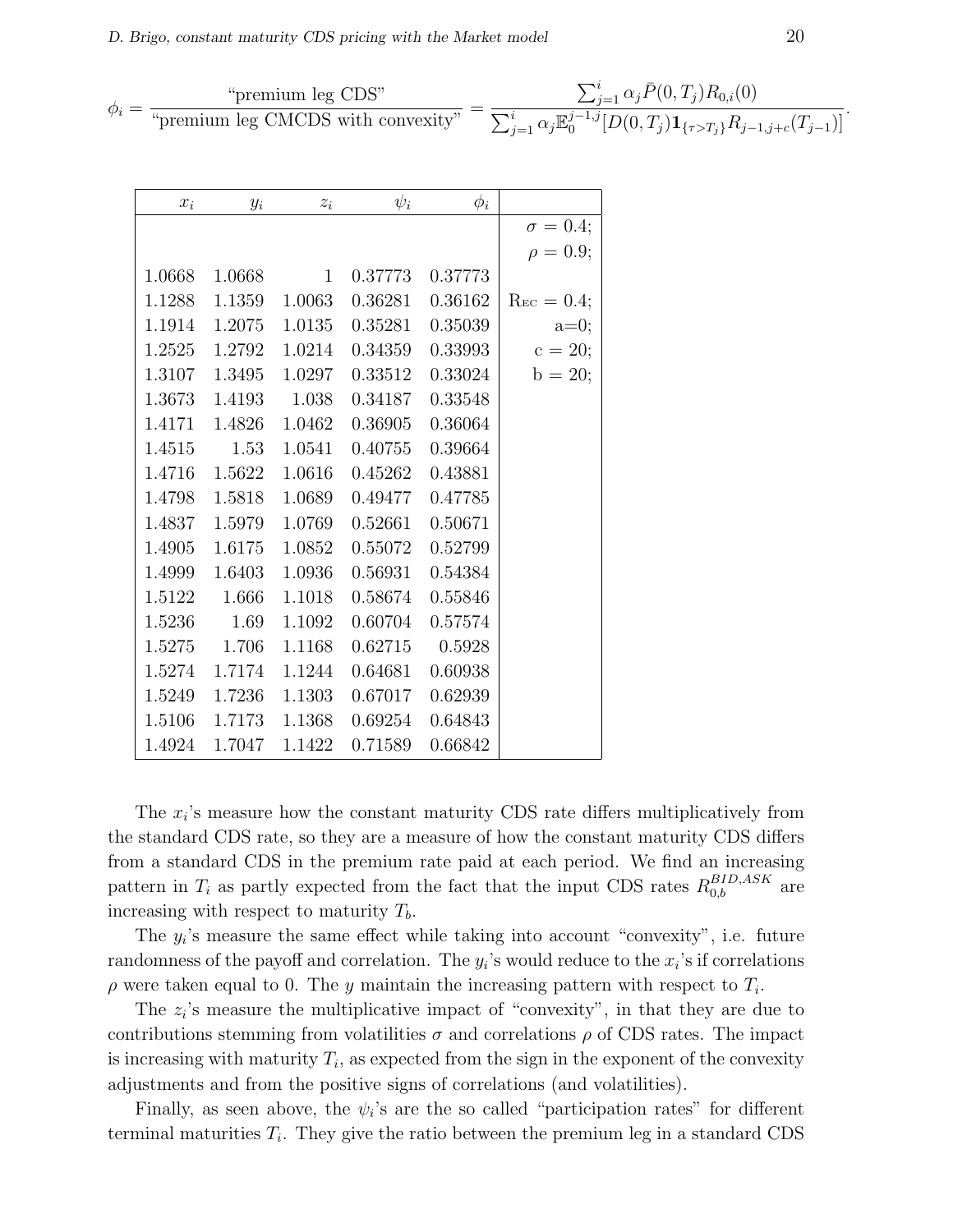protecting in  $[0, T_i]$  and the premium leg in CMCDS for the same protection interval when ignoring the convexity adjustment due to correlation and volatilities. The  $\phi_i$ 's are the participation rates computed when taking into account convexity due to volatilities and correlations. We have seen a particular participation rate  $\phi$  earlier. In the table above for  $\phi_i$  we obtain an initially decreasing pattern followed by a longer increasing pattern for both  $\psi$  and  $\phi$ . Notice that, on the longest participation rate, in the last row of the related table, convexity has an impact moving from a 71.59% participation rate when not including "convexity" (ignoring correlations and volatilities) to a 66.84% participation rate when including convexity. There is a 4.8% difference in the participation rate of this FIAT 5y-5y3m CMCDS with correlations set at 0.9 and volatilities at 40%.

## 7 Further work

In further research we need to propose a realistic dynamics for one- and two- period rates that completely specifies the market model, along the guidelines given in this paper and in Brigo (2004). Then we may test the market formula proposed here against Monte Carlo simulation of the exact dynamics. Moreover, examining the formula outputs for  $\rho$  matrices with more realistic decorrelation patterns and for different names can be appropriated.

### **References**

- [1] Arvanitis, A., and Gregory, J. (2001). Credit: The complete guide to pricing, hedging and risk management. Risk Books.
- [2] Bielecki T., Rutkowski M. (2001), Credit risk: Modeling, Valuation and Hedging. Springer Verlag
- [3] Brigo, D. (2004). Candidate Market Models and the Calibrated CIR++ Stochastic Intensity Model for Credit Default Swap Options and Callable Floaters. In Proceedings of the 4-th ICS Conference, Tokyo, March 18-19, 2004. Available at www.damianobrigo.it. Short version in "Market Models for CDS options and callable floaters", Risk Magazine, January 2005.
- [4] Brigo, D., and Alfonsi, A. (2003), Credit Default Swaps Calibration and Option Pricing with the SSRD Stochastic Intensity and Interest-Rate Model, reduced version in: Proceedings of the 6-th Columbia=JAFEE International Conference, Tokyo, March 15-16, 2003, pages 563-585. Available at http://www.damianobrigo.it. To appear in Finance and Stochastics.
- [5] Brigo, D., and Mercurio, F. (2001), Interest Rate Models: Theory and Practice. Springer-Verlag.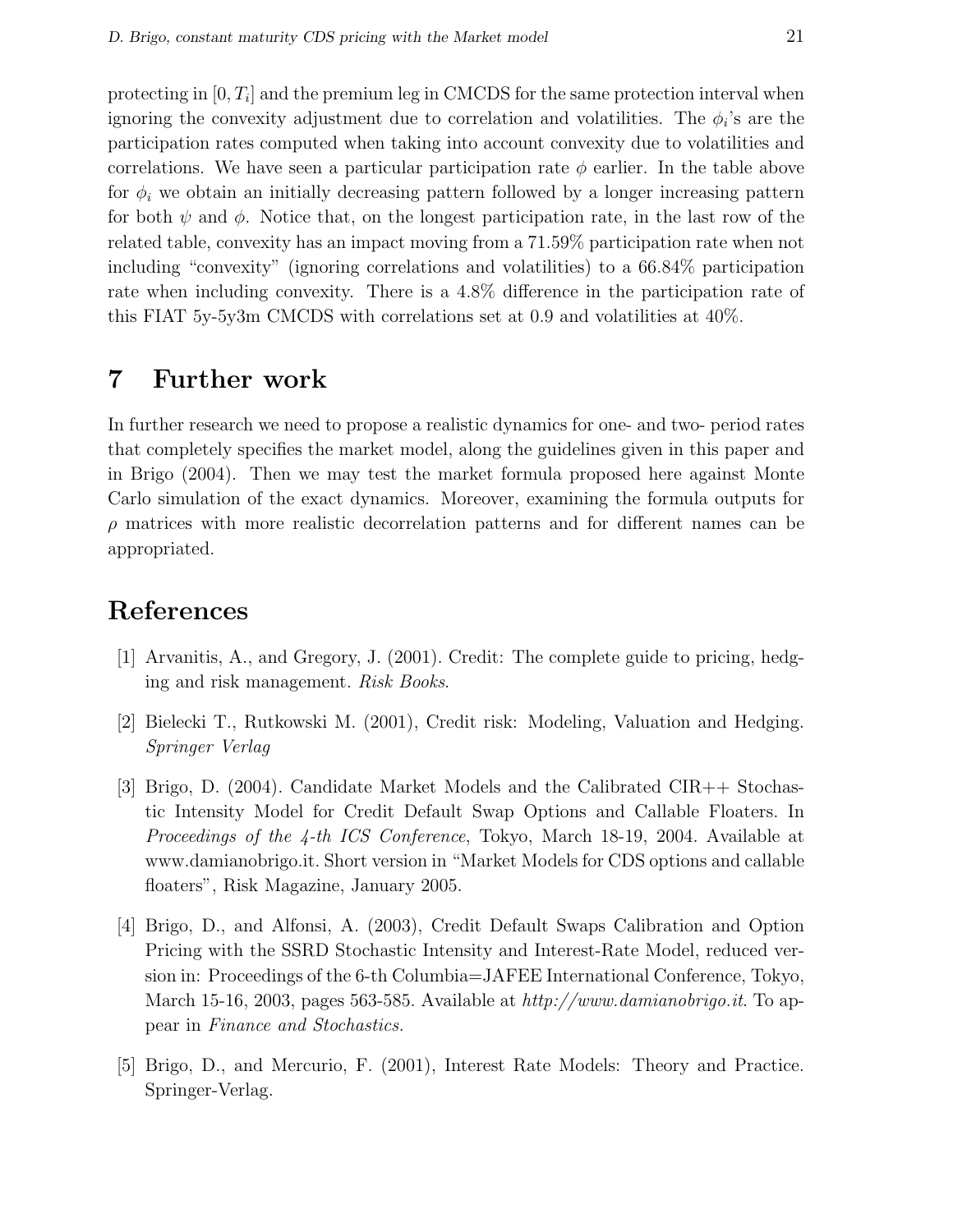- [6] Brigo, D., and Morini, M. (2004). An Empirically Efficient Analytical Cascade Calibration of the LIBOR Market Model Based Only on Directly Quoted Swaptions Data. Presented at the Bachelier 2004 Congress, Chicago, and at FEA 2004, MIT, Cambridge. Available at www.ssrn.com
- [7] Jamshidian, F. (2002). Valuation of Credit Default Swaps and Swaptions. NIB Capital Bank Preprint.
- [8] Jeanblanc, M., and Rutkowski, M. (2000). Default Risk and Hazard Process. In: Geman, Madan, Pliska and Vorst (eds), Mathematical Finance Bachelier Congress 2000, Springer Verlag.
- [9] Hull, J., and White, A. (2003). The Valuation of Credit Default Swap Options. Rothman school of management working paper.

## Appendix 1. Input data and survival probabilities

The input zero coupon curve, and the survival risk-neutral probabilities stripped from FIAT CDS quotes are: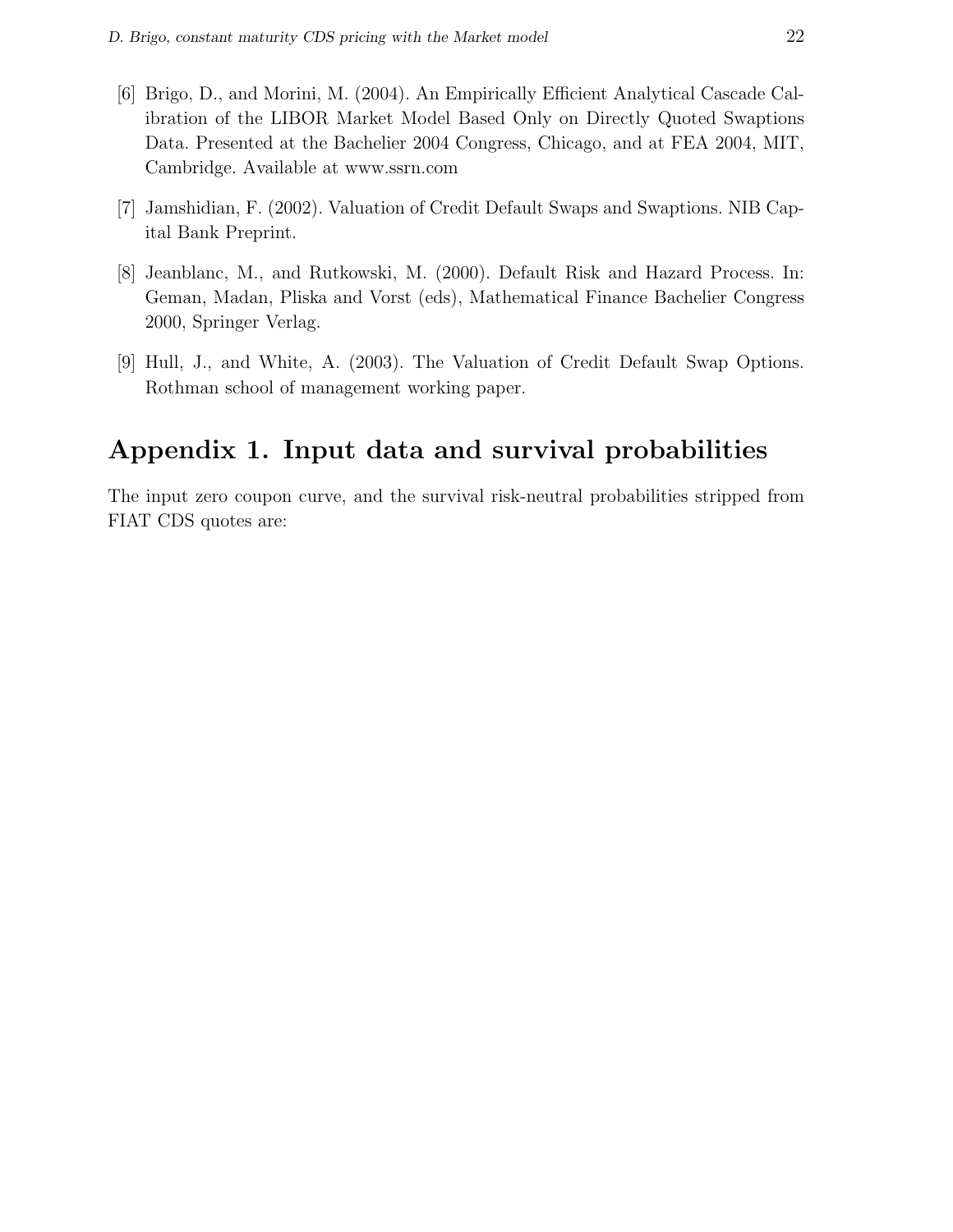| $\alpha_i$ | $T_i$   | $P(0,T_i)$ | $\mathbb{Q}(\tau > T_i)$ |
|------------|---------|------------|--------------------------|
| 0          | 0       | 0.99994    | 0.99994                  |
| 0.24444    | 0.24444 | 0.99459    | 0.99429                  |
| 0.25556    | 0.5     | 0.989      | 0.98856                  |
| 0.25556    | 0.75556 | 0.98309    | 0.98279                  |
| 0.25278    | 1.0083  | 0.97709    | 0.97712                  |
| 0.25       | 1.2583  | 0.97098    | 0.97155                  |
| 0.25556    | 1.5139  | 0.96458    | 0.96433                  |
| 0.25556    | 1.7694  | 0.958      | 0.95409                  |
| 0.25278    | 2.0222  | 0.95133    | 0.94108                  |
| 0.25       | 2.2722  | 0.94448    | 0.92552                  |
| 0.25556    | 2.5278  | 0.9373     | 0.9086                   |
| 0.25556    | 2.7833  | 0.92995    | 0.89227                  |
| 0.25278    | 3.0361  | 0.92251    | 0.87669                  |
| 0.25278    | 3.2889  | 0.91502    | 0.86165                  |
| 0.25556    | 3.5444  | 0.90731    | 0.84618                  |
| 0.25556    | 3.8     | 0.89929    | 0.82931                  |
| 0.25278    | 4.0528  | 0.89139    | 0.81203                  |
| 0.25       | 4.3028  | 0.88373    | 0.79449                  |
| 0.25556    | 4.5583  | 0.87544    | 0.77495                  |
| 0.25556    | 4.8139  | 0.8673     | 0.75531                  |
| 0.25278    | 5.0667  | 0.85906    | 0.73503                  |
| 0.25       | 5.3167  | 0.85085    | 0.7142                   |
| 0.25556    | 5.5722  | 0.84255    | 0.69403                  |
| 0.25556    | 5.8278  | 0.83417    | 0.67559                  |

(continues in the next page)